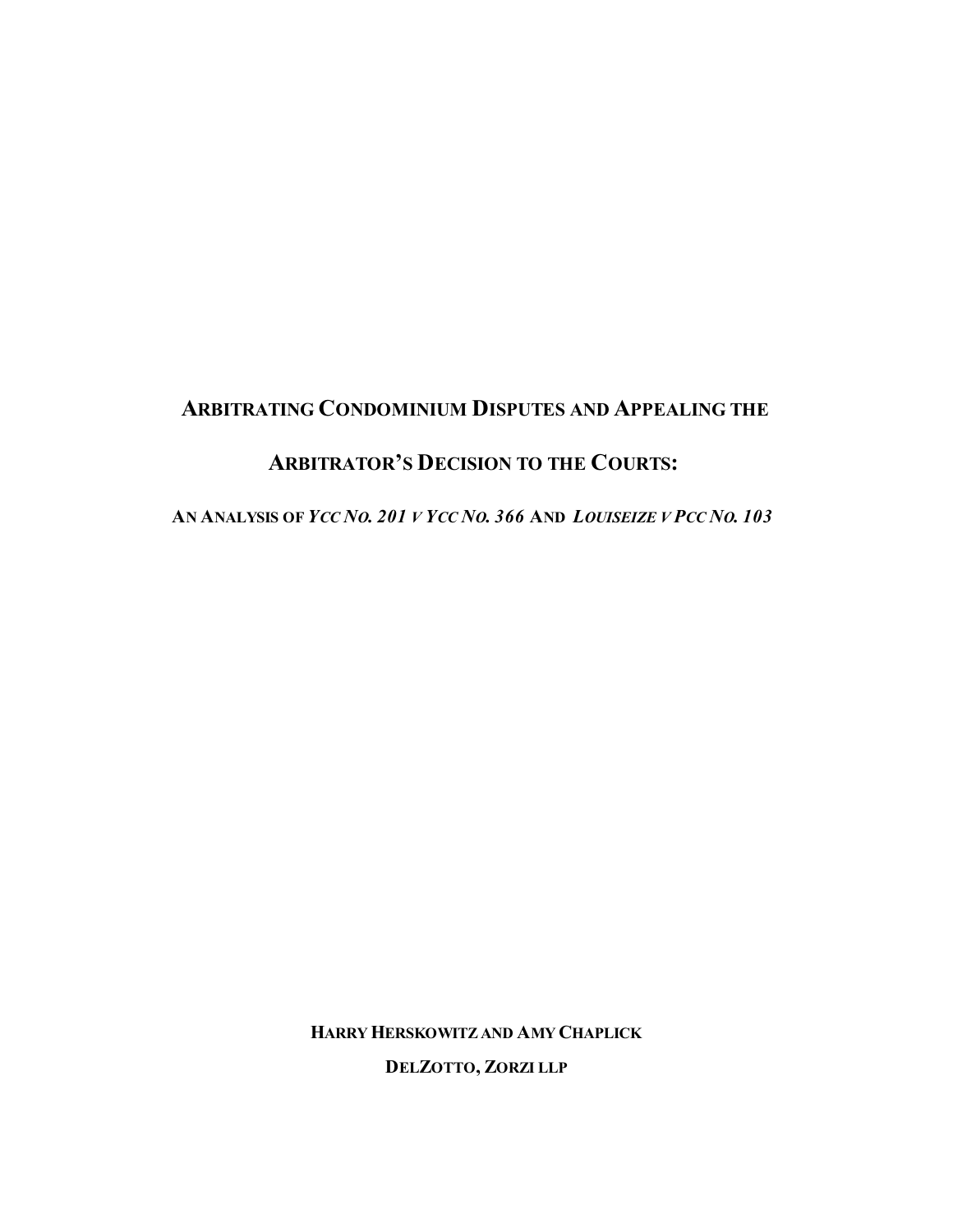### **INDEX\***

- 1. INTRODUCTION
- 2. OVERVIEW OF ALTERATIVE DISPUTE RESOLUTION
	- I. Mediation
	- II. Arbitration
	- III. Appeal Rights and Setting Aside Awards
- 3. MANDATORY MEDIATION AND ARBITRATION UNDER THE CONDOMINIUM ACT

### 4. RECENT ARBITRATION CASES

- I. The YCC 201 Case: (2017 ONSC 3975)
	- a) The Facts of the Case
	- b) The Court's Ruling and Analysis
- II. The Louiseize Case: (2017 ONSC 4031)
	- a) The Facts of the Case
	- b) The Court's Ruling and Analysis
- 5. CONCLUSION

 $\frac{1}{2}$  ,  $\frac{1}{2}$  ,  $\frac{1}{2}$  ,  $\frac{1}{2}$  ,  $\frac{1}{2}$  ,  $\frac{1}{2}$  ,  $\frac{1}{2}$  ,  $\frac{1}{2}$  ,  $\frac{1}{2}$  ,  $\frac{1}{2}$  ,  $\frac{1}{2}$  ,  $\frac{1}{2}$  ,  $\frac{1}{2}$  ,  $\frac{1}{2}$  ,  $\frac{1}{2}$  ,  $\frac{1}{2}$  ,  $\frac{1}{2}$  ,  $\frac{1}{2}$  ,  $\frac{1$ 

<sup>\*</sup> For the Law Society's Six-Minute Real Estate Lawyer 2017 – November 21, 2017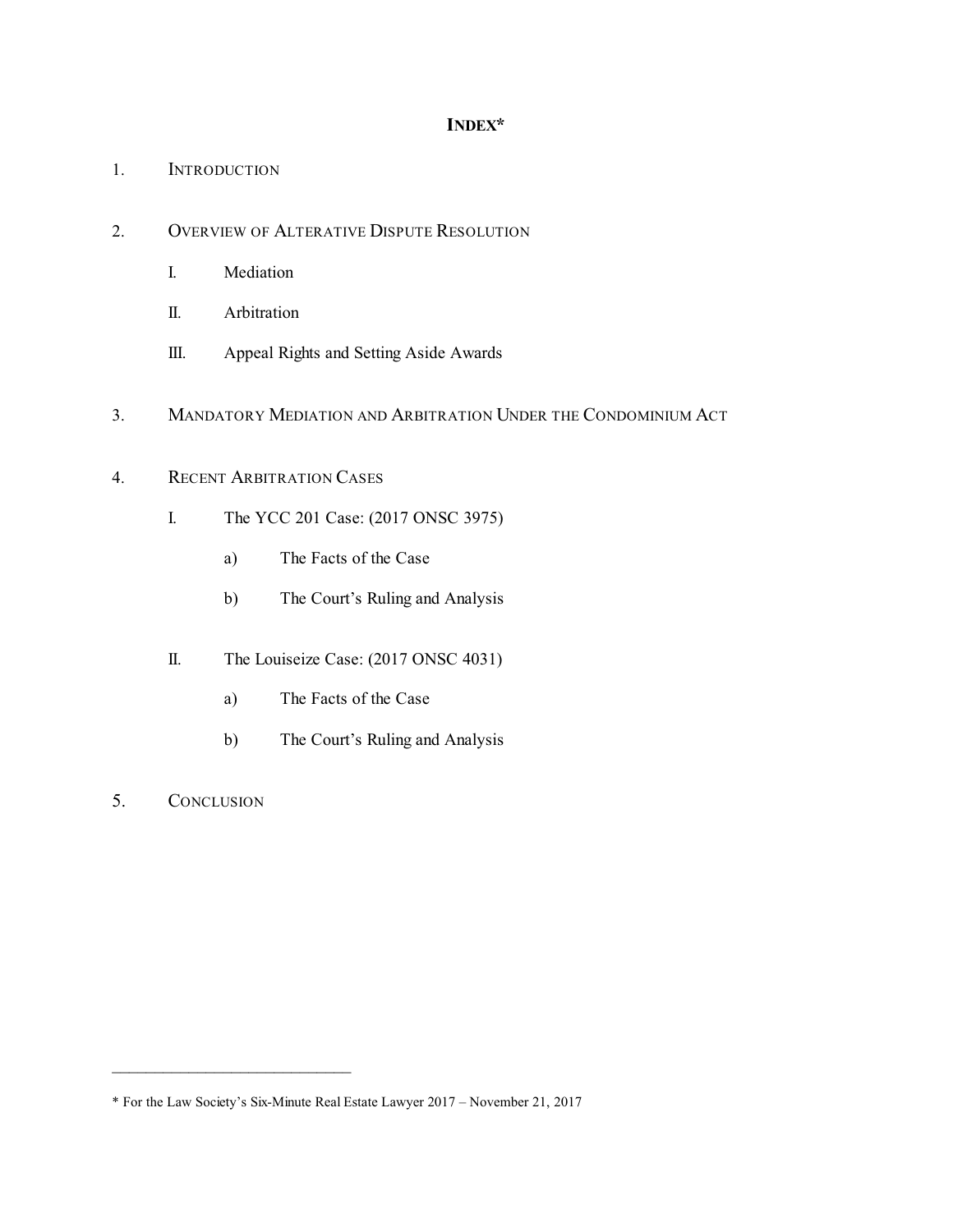### **1. INTRODUCTION**

Nearly two decades ago, the *Condominium Act, 1998*, S.O. 1998, c.19, as amended (hereinafter referred to as the "**Condominium Act**" ), introduced the concept of alternative dispute resolution (hereinafter referred to as "**ADR**"), and correspondingly enshrined mandatory mediation and arbitration in section 132 of the Condominium Act, as the two-step process for resolving certain condominium-related disputes or disagreements. Mandatory mediation and arbitration was lauded as one of the hallmarks ofthe Condominium Act, and was intended to achieve a more expeditious, restorative and cost-effective method of settling condominium disagreements, in an environment where, by its very nature, the parties to the dispute often have ongoing involvements or dealings with one another (which correspondingly negates the effectiveness of adversarial litigation). However, it soon became apparent that the current processes of mandatory mediation and arbitration were not necessarily the panacea to all condominium-related grievances or disputes, and the provincial government's comprehensive review of the condominium legislation between 2012 and 2015 revealed the need for swifter and more economical mechanisms to resolve disputes that arise within the unique context of condominium communities.

Accordingly, one of the primary goals of the *Protecting Condominium Owners Act, 2015* – the first overhaul of the Condominium Act in more than fifteen years <sup>1</sup> – was to provide simpler, less costly, and more efficient dispute resolution processes. Among its sweeping changes to the Condominium Act, the legislation created a new administrative authority, namely the Condominium Authority of Ontario (hereinafter referred to as the "**CAO**"), which aims to enhance condominium living through the provision of educational resources

<sup>&</sup>lt;sup>1</sup> In 2012, the provincial government embarked upon an eighteen-month collaborative public engagement process that involved condominium owners, declarants, industry experts, and various stakeholders across the province. This process generated more than 2,000 submissions and more than 200 recommendations, with calls to strengthen consumer protection and support the needs of both current and future condominium owners. Based on the results of the review, the Ministry of Government and Consumer Services introduced the *Protecting Condominium Owners Act, 2015* (formerly Bill 106), which received Royal Assent on December 3, 2015.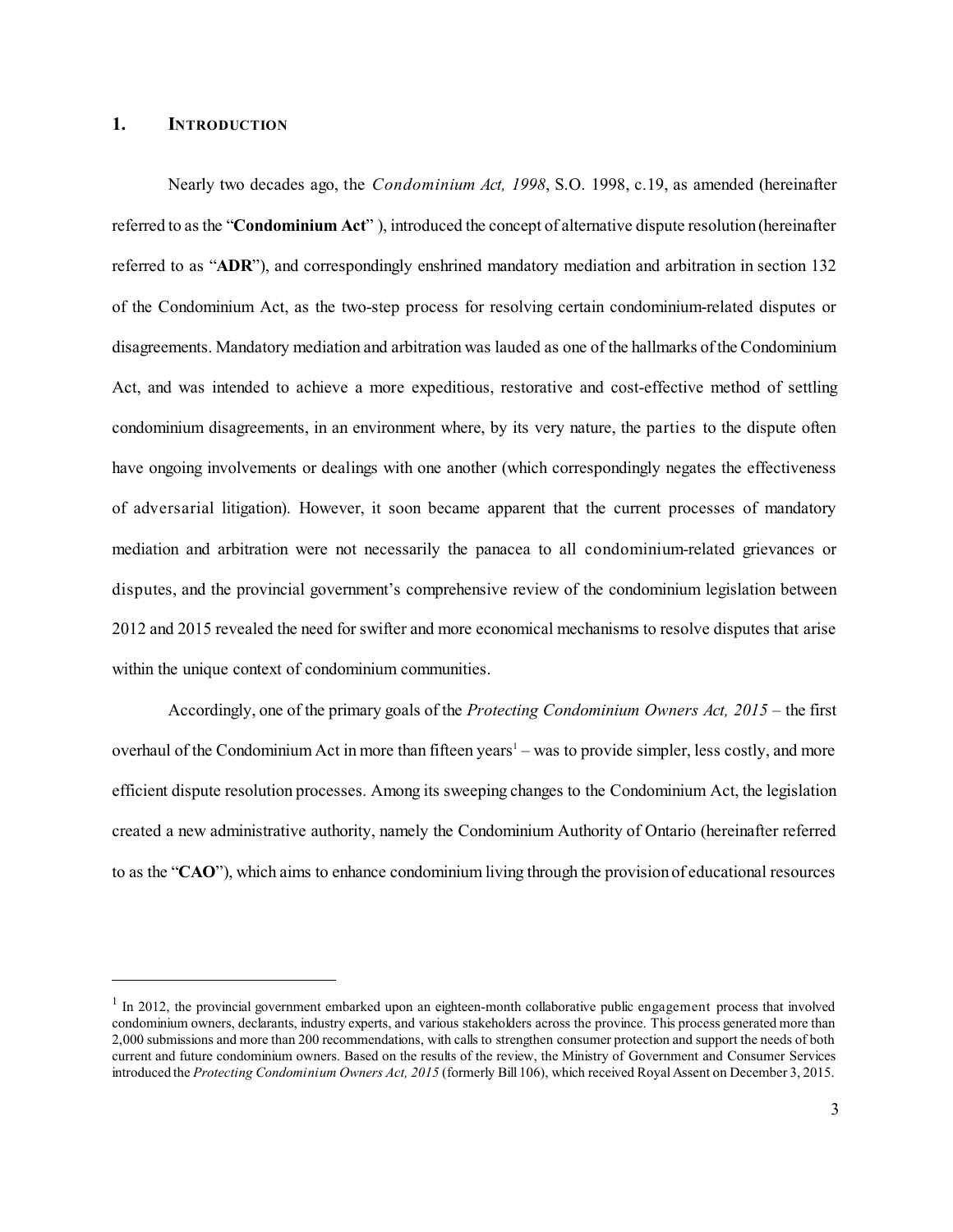and self-help tools for condominium owners and residents across the province. <sup>2</sup> The CAO is also responsible for overseeing and managing the operation of the Condominium Authority Tribunal (hereinafter referred to as the "**CAT**"), a new forum for dispute resolution that is intended to expedite the resolution of condominium-related conflicts, primarily between condominium corporations and unit owners, with the objective of reducing the overall costs associated therewith. <sup>3</sup> As explained by the Honourable David Orazietti, then Minister of Government and Consumer Services, the CAO (and the new administrative authority established thereunder) is expected to divert "approximately 75% of all cases from costly court litigation, mediation and arbitration, saving residents and condominium corporations tens of thousands of dollars each year, as well as saving thema tremendous amount of time and stress." <sup>4</sup> As of November 1, 2017, the CAT has the exclusive jurisdiction to hear and make legally-binding and enforceable decisions about certain types of disputes under the Condominium Act, as amended by the *Protecting Condominium Owners Act, 2015* (hereinafter referred to as the "**Amended Act**"), which disputes have been (and will continue to be) prescribed by the provincial government through the regulations.<sup>5</sup>

 $^2$  The legislation also enabled the creation of a second administrative authority, the Condominium Management Regulatory Authority of Ontario (hereinafter referred to as the "**CMRAO**"), which is responsible for the administration of the new mandatory licensing system for Ontario's condominium managers and condominium management service providers. The goaloftheCMRAO is to improve the way that condominiums are managed and run, aiming for high-quality condominium management services across Ontario.

 $3$  The CAO conducted a public fee consultation from July 4, 2017 to July 18, 2017 to gather feedback on the proposed fees for the CAO's services. As of November 1, 2017, every condominium corporation in Ontario began collecting \$1.00 per month (or \$12.00 per year) per voting unit. If a dispute arises, parties may utilize the CAO's free online guided pathway tool. If additional assistance is necessary, the party who filed the dispute will pay a \$25.00 filing fee to access the CAT's online dispute resolution system, where the parties can negotiate in a neutral forum and resolve disputes amongst themselves. If the issue is not resolved through negotiation, the parties will proceed to the assisted resolution stage (with an associated fee of \$50.00), which will involve a dedicated CAT mediator who will attempt to settle the dispute collaboratively with the parties. If the parties advance to the finalstage, the party who filed the dispute will pay a tribunal decision fee of \$125.00, which provides the parties with a dedicated CAT mediator who will conduct a formal adjudication of the dispute and issue a binding order. In the event that a dispute proceeds through all dispute resolution stages, the total cost will be \$200.00.

<sup>4</sup> Ontario, Legislative Assembly, *Official Report of Debates (Hansard)* 41st Parl, 2nd Sess, No 95 (15 September 2015) at 1550.

 $<sup>5</sup>$  The first dispute type that the CAT has jurisdiction over is access to condominium records (O. Reg. 179/17). It is anticipated that</sup> the types of disputes that can be filed with the CAT will increase in the near future. Note, however, that the Amended Act excludes certain disputes, including issues relating to easements, occupier's liability, sale of common elements, liens, amalgamation, termination of a condominium corporation, and disputes involving the determination of title to any real property [section 1.36(4)].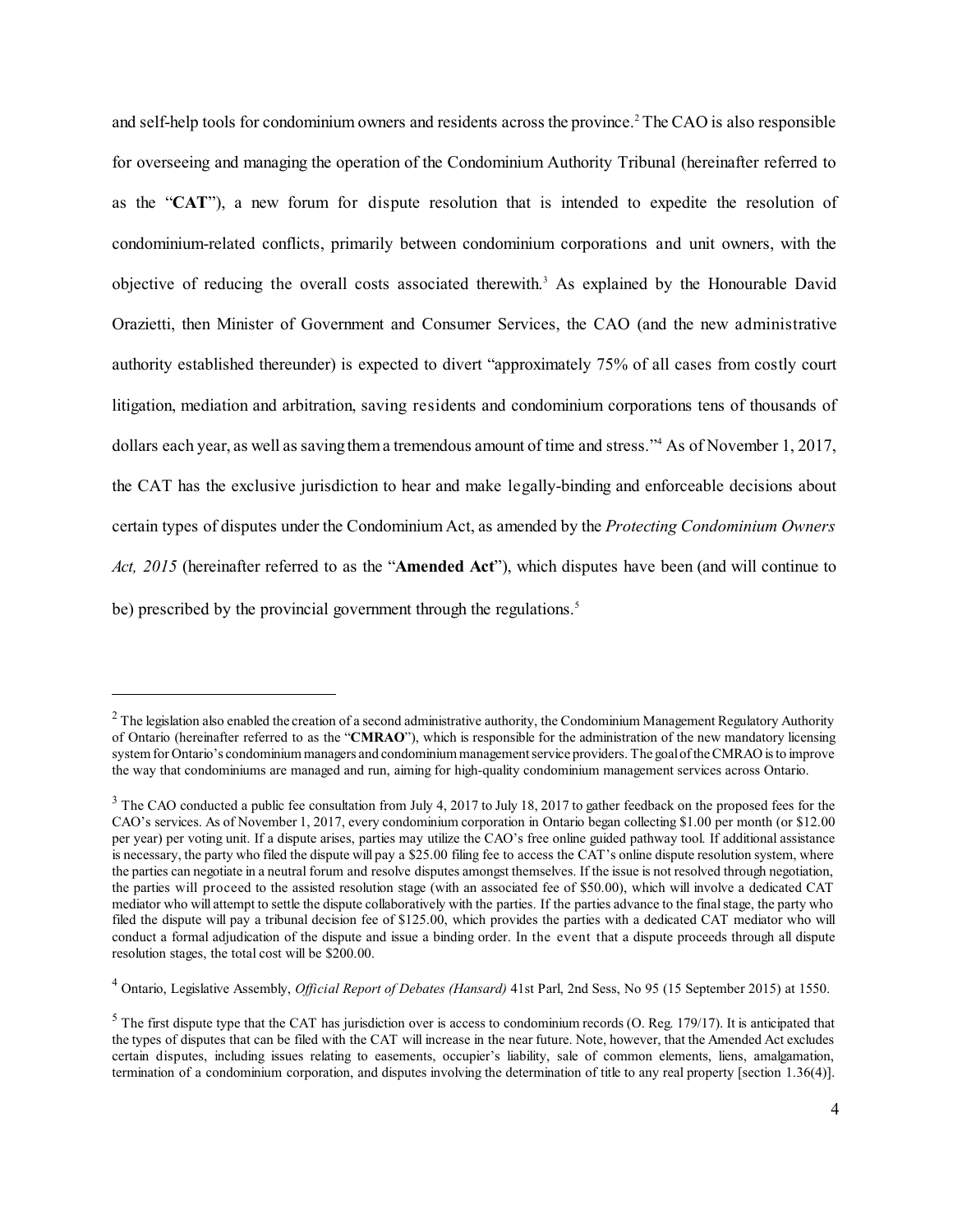In addition to its adjudication powers, the CAT has the authority to direct that the parties to a dispute participate in ADR (which is now expressly defined under the Amended Act to include mediation, conciliation, negotiation, or any other means of facilitating the resolution of issues in dispute) in order to resolve a proceeding before the CAT, or any issue(s) arising in any such proceeding. <sup>6</sup> Although the goal of the CAT is to institute timely and inexpensive dispute resolution mechanisms without requiring the parties to engage in more formal legal proceedings, the CAT does not entirely replace traditional dispute resolution processes, and the mandatory mediation and arbitration provisions remain largely unchanged under the Amended Act.

Accordingly, the purpose of this paper is to revisit the methodologies for resolving condominiumrelated disputes under section 132 of the Condominium Act, and the limited ways in which the parties to a dispute may appeal the arbitrator's decision to the courts. This paper will also review two recent cases ofthe Ontario Superior Court of Justice, whose judgements were released within the same week, namely *York Condominium Corporation No. 201 v York Condominium Corporation No. 366,* 2017 ONSC 3975 (hereinafter referred to as the "**YCC 201 Case**") and *Louiseize v Peel Condominium Corporation No. 103*, 2017 ONSC 4031 (hereinafterreferred to as the "**Louiseize Case**"), wherein judicial intervention was sought to set aside the award of the arbitrator. This paper will conclude with a brief discussion of the CAT and the implications for the future of dispute resolution in the condominium industry.

### **2. OVERVIEW OF ALTERNATIVE DISPUTE RESOLUTION**

As a prelude to the discussion of the specific statutory provisions under the Condominium Act governing mandatory mediation and arbitration, the following is a brief summary to assist in understanding the differences between the two mechanisms for resolving disputes.

 $6$  The Amended Act, sections 1.40(1) and (2). Whether or not the CAT itself will, in such circumstances, offer ADR services remains to be seen.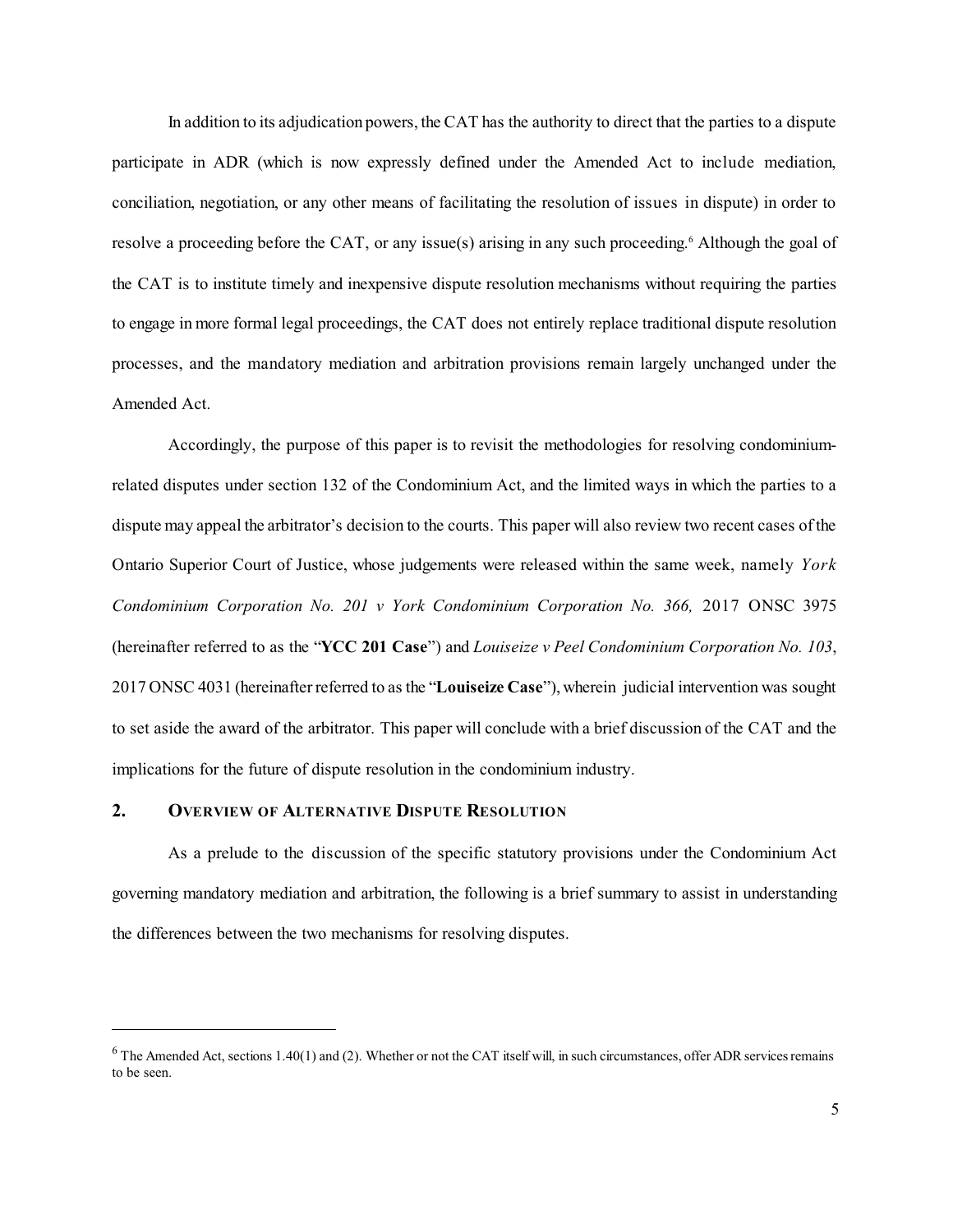### **I. MEDITATION**

Mediation, unlike arbitration, is not binding upon the parties to the dispute. Mediation is often seen as an extension of the negotiation process, whereby parties to a dispute appoint an impartial individual known as the mediator to assist them in coming to a mutually agreeable settlement. Mediation is relatively quick, inexpensive, private, and informal. Typically, the mediator meets with the parties together, in order to become acquainted with the issues in dispute. The next stage may involve the parties meeting separately with the mediator, until it becomes apparent to the mediator that another face-to-face meeting of the parties is necessary. The mediation process is flexible, since it allows the parties to explore a number of additional options that may be open to them. During the process, the mediator often brings his or her experience, insight, and fresh approach to the dispute that the parties may have not previously considered. The parties to the mediation have complete control over the final outcome, and are free to withdraw from the mediation at any time. If the dispute is not resolved within an agreed-upon time frame, then the mediator can, with the concurrence of both parties, provide a neutral evaluation report setting out the strengths and weaknesses of each party's position, together with a settlement recommendation. Thereafter, the parties may accept the settlement recommendation of the mediator, or come to their own settlement, failing which the parties will proceed to arbitration or litigation, or abandon the dispute entirely. All discussions between the parties with the mediator are made in strict confidence, unless the parties agree otherwise. The final resolution or settlement of the dispute through the mediation process is likewise confidential, and is not binding upon any other parties, nor with respect to future disputes involving the same parties and/or the same issues.

#### **II. ARBITRATION**

Arbitration involves the disputing parties retaining one or more impartial third parties to conduct a hearing and to make a binding decision on the matters at issue, based upon the merits of the dispute (which decision may or may not be subject to further appeal to a court of competent jurisdiction). In Ontario,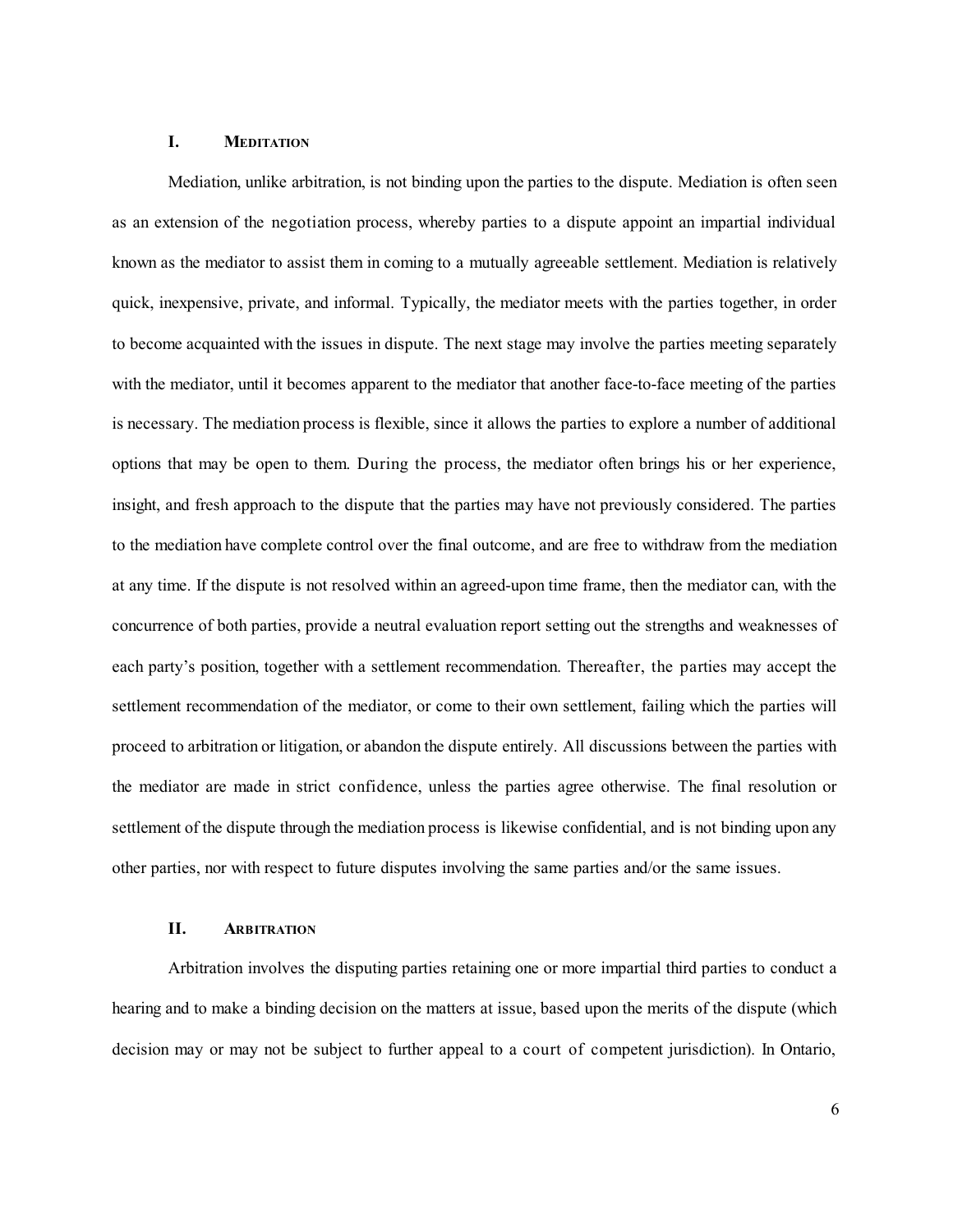arbitrations are governed by the *Arbitration Act, 1991*, S.O. 1991, C.17, as amended (hereinafter referred to as the "**Arbitration Act**"), which sets out both default and mandatory provisions for the conduct of arbitrations. Pursuant to section 10(1) of the Arbitration Act, the Ontario Superior Court of Justice may appoint the arbitrator or arbitral tribunal, on a party's application, if the arbitration agreement governing the disputing parties provides no procedure for appointing same, or if a person with the power to appoint the arbitral tribunal has not done so after a party has given the person seven days' notice to do so. There is no appeal from the court's appointment of the arbitrator or arbitral tribunal. The single arbitrator, or the panel of arbitrators (generally three individuals), so selected by the parties in dispute or by the court, will, in most instances, conduct a preliminary hearing or meeting to determine and outline the procedures to be followed, and the time frame or schedule for completing the arbitration process. At this preliminary meeting, consensus on procedures can often be achieved with the assistance of the arbitrator, for example, in reducing the number of witnesses to be heard, and assisting the parties in establishing an agreed-upon set of facts to be presented and/or questions to be answered by the arbitrator (thereby reducing the overall costs of the process). The freedom for the parties to select the appropriate protocols and procedures is one of the most attractive features of arbitration. In this way, arbitration can be far less formal than a courtroom setting, and the rules of evidence may, in certain respects, be relaxed. The evidence can, but need not, be transcribed, according to the wishes of the parties. After all of the evidence has been heard, and the final arguments have been completed, the sole arbitrator or panel of arbitrators will render a decision and make an award, and issue detailed reasons in connection therewith, much like a judge following a traditional court proceeding. However, unlike a judicial decision, which may not be issued or rendered for a number of weeks or months following the proceedings, the parties to an arbitration generally require the arbitrator or panel of arbitrators to issue the award/decision within a stipulated time period following the hearing (usually within thirty days, depending on the complexity of the matters in dispute). Although the arbitrator's award can be enforced in the same manner as a court order, it is only binding upon the parties to the dispute, and not binding *in rem*,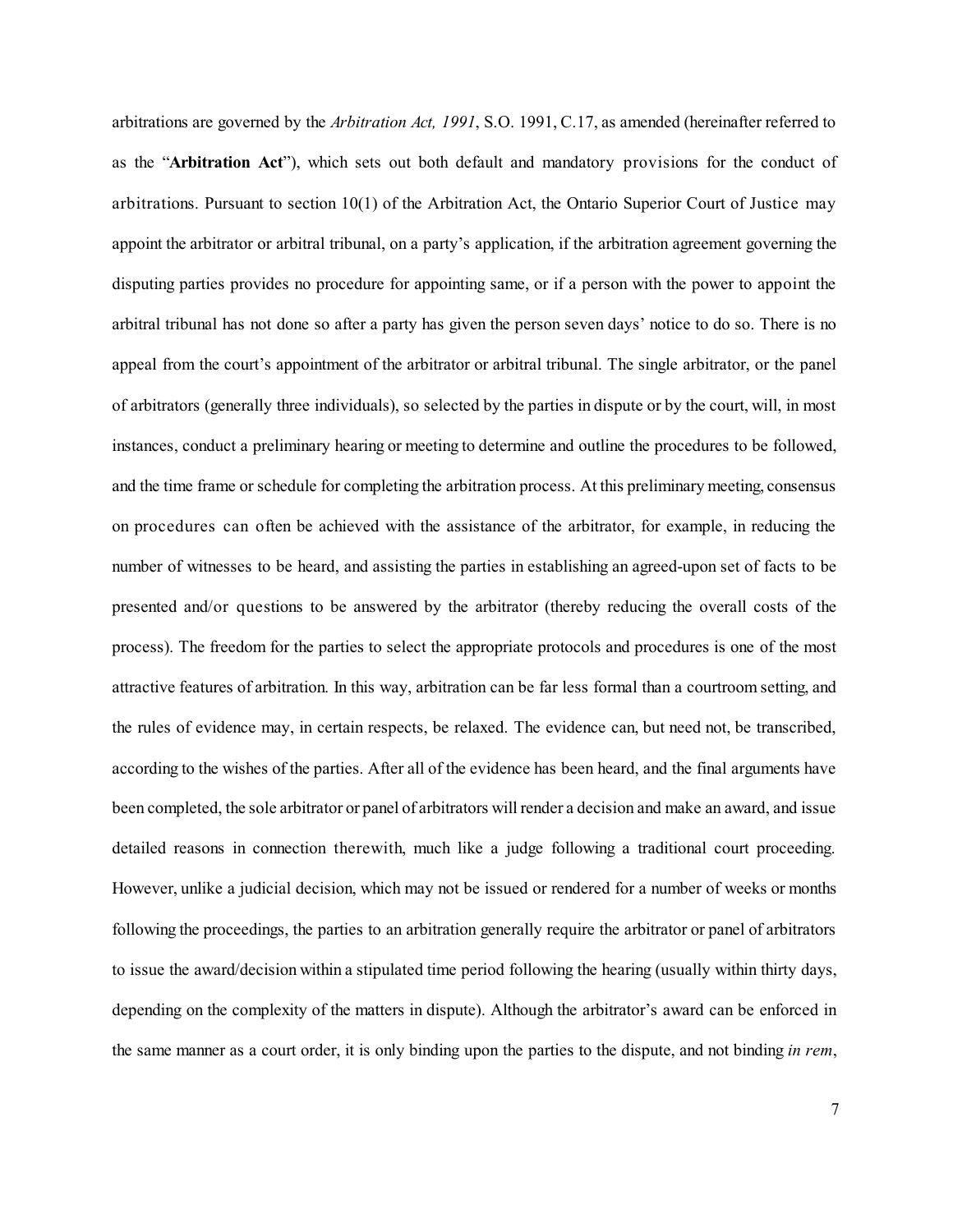and therefore has no precedent value, nor subject to the principle of *stare decisis.* Like mediation, the proceedings and the award/decision are confidential, as long as the arbitration agreement so provides. Confidentiality is compromised, however, whenever court intervention (and the corresponding appeal of the arbitrator's decision) is pursued.

### **III. APPEAL RIGHTS AND SETTING ASIDE ARBITRAL AWARDS**

Whereas litigation affords the parties to a dispute an appeal (as of right) from all final orders of a judge, appeals from an arbitration decision are narrowly circumscribed under the Arbitration Act. Section 45 of the Arbitration Act provides that if an arbitration agreement does notspecifically address appeal rights, then a party may seek leave to appeal to the Ontario Superior Court of Justice only on questions of law. Leave is not easily secured, as the court must first be satisfied that the importance to the parties of the matters at stake in the arbitration justifies an appeal, and thereafter be satisfied that the determination of the question of law at issue will significantly affect the rights of the parties. All other appeals (i.e. those involving questions of fact, or questions of mixed fact and law) must be expressly provided for in the arbitration agreement. Accordingly, if the parties wish to maintain expansive appeal rights (or, conversely, if the parties wish to curtail the right to appeal), they must do so by inserting clear contractual provisions in their arbitration agreement.

An appeal of an arbitration award, or an application to set aside an arbitration award, must be commenced within thirty (30) days after the appellant or applicant receives the award, correction, explanation, change or statement of reasons on which the appeal or application is based.<sup>7</sup> In the case of an appeal on a question of law, the court may confirm, vary or set aside the award, or may remit the award to the arbitral tribunal with the court's opinion on the question of law, and give directions about the conduct

<sup>&</sup>lt;sup>7</sup> The Arbitration Act, section 47(1). This section does not apply if the appellant or applicant alleges corruption or fraud.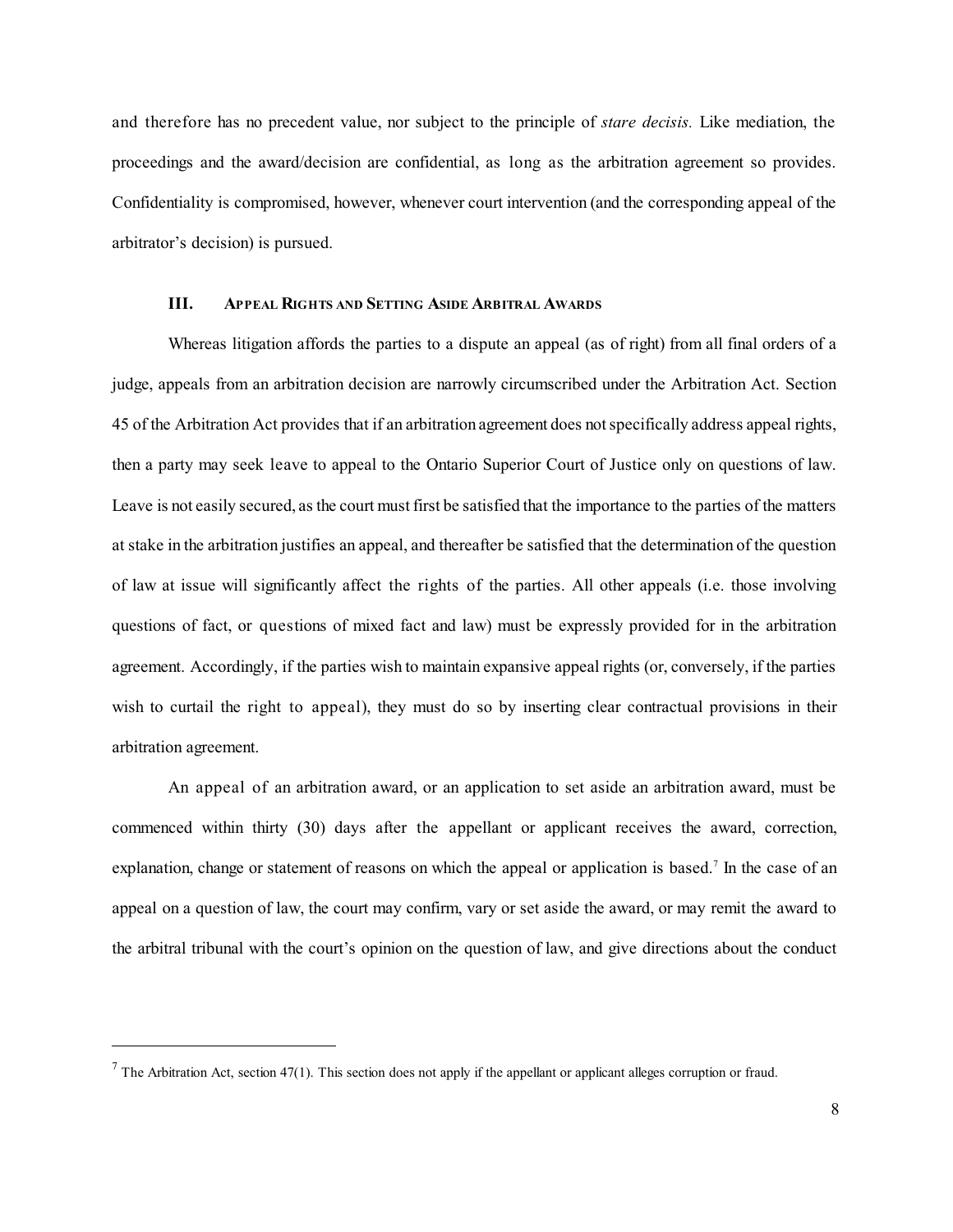of the arbitration. <sup>8</sup> Section 46(1) of the Arbitration Act provides for the following grounds to set aside an arbitral award:

- (a) a party entered into the arbitration agreement while under a legal incapacity;
- (b) the arbitration agreement is invalid or has ceased to exist;
- (c) the award deals with a dispute that the arbitration agreement does not cover or contains a decision on a matter that is beyond the scope of the agreement;
- (d) the composition of the arbitral tribunal was not in accordance with the arbitration agreement or, if the agreement did not deal with that matter, was not in accordance with the Arbitration Act;
- (e) the subject matter of the dispute is not capable of being the subject of arbitration under Ontario law;
- (f) the applicant was not treated equally and fairly, was not given an opportunity to present a case or to respond to another party's case, or was not given proper notice of the arbitration or of the appointment of an arbitrator;
- (g) the procedures followed in the arbitration did not comply with the Arbitration Act;
- (h) an arbitrator has committed a corrupt or fraudulent act or there is a reasonable apprehension of bias;
- (i) the award was obtained by fraud; or
- (j) the award is a family arbitration award that is not enforceable under the *Family Law Act,* R.S.O. 1990, c. F.3, as amended.

In light of the fact that the language of section  $46(1)$  is discretionary, rather than mandatory, the court may decline to set aside the arbitrator's award, even if the court concludes that the arbitrator or arbitral tribunal contravened the aforementioned judicial principles. Indeed, courts accord great deference to arbitral

 $<sup>8</sup>$  *Ibid*, section 45(5).</sup>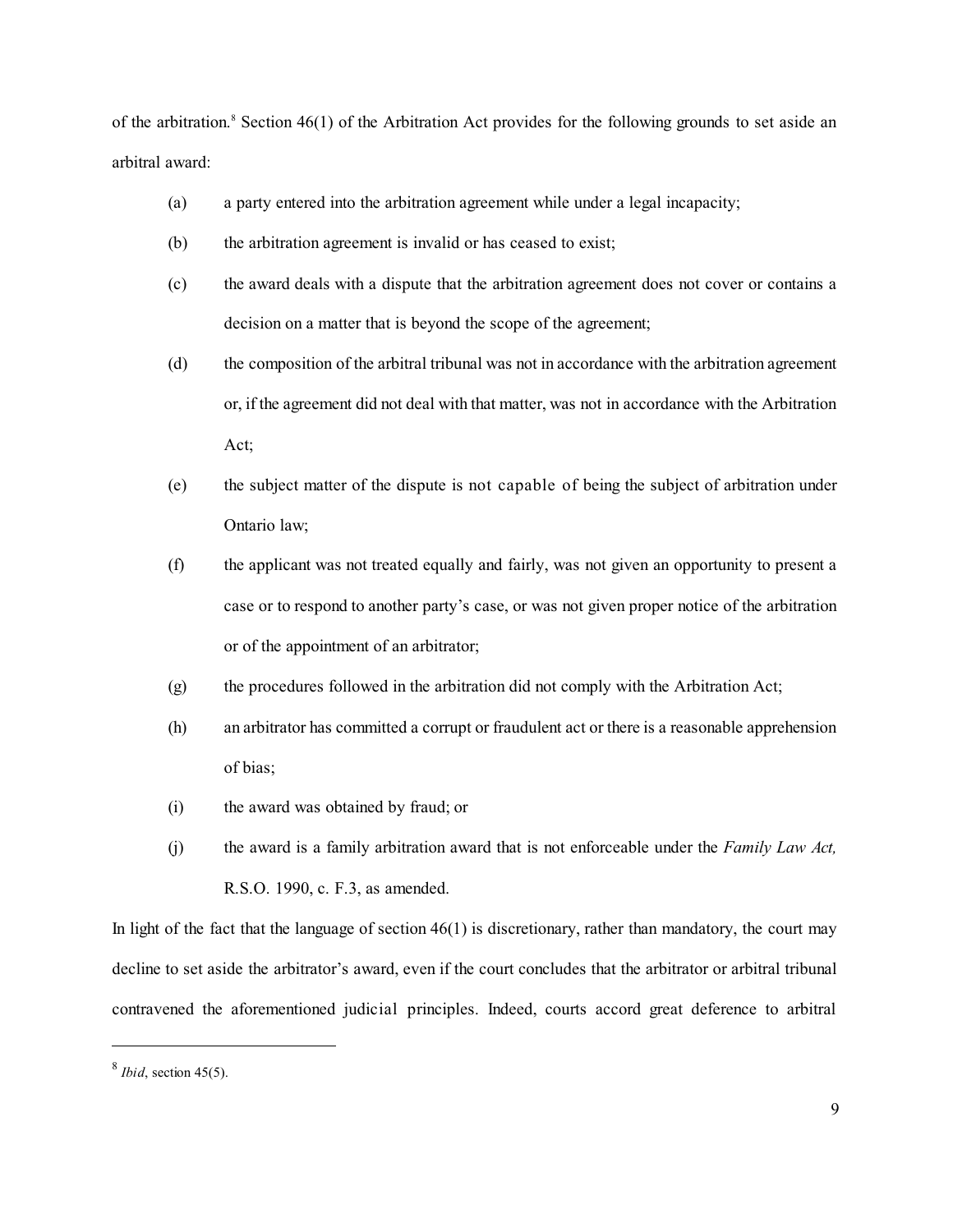decisions, since those decisions are made in a forum that the parties have expressly chosen to resolve their disputes, and the arbitrator is selected by the parties (either based on his or her expertise in the area that is the subject matter of the dispute, or because the arbitrator is otherwise qualified in a manner that is acceptable to both parties). Moreover, the Arbitration Act itself entrenches the primacy of arbitration proceedings over judicial proceedings (once the parties have entered into an arbitration agreement), by directing the court generally not to intervene with the arbitrator's decision, and by establishing a "presumptive" stay of court proceedings in favour of arbitration. <sup>9</sup> Consequently, the parties to an arbitration should, by and large, assume that the arbitrator's award will be final and binding, inasmuch as appeals from arbitral decisions are generally quite limited.

## **3. MANDATORY MEDIATION AND ARBITRATION UNDER THE CONDOMINIUM ACT**

The mechanism for triggering mandatory mediation/arbitration under the Condominium Act is found in section 132, which provides that each of the following agreements shall be deemed to contain a provision to submit any disagreement between the parties to a dispute to mediation and, if necessary, to arbitration:

- (a) an agreement between a declarant and a condominium corporation;
- (b) an agreement between two or more condominium corporations;
- (c) an agreement between a condominium corporation and a unit owner regarding permitted alterations or improvements to the common elements, pursuant to clause 98(1)(b) of the Condominium Act; and
- (d) an agreement between the condominium corporation and its property manager.<sup>10</sup>

<sup>9</sup> *Ontario Hydro v Dennison Mines Ltd.*, [1992] OJ No 2948, (Ont. Gen. Div.) per Blair J. (as he then was), at page 3.

<sup>&</sup>lt;sup>10</sup> The Condominium Act, section 132(2). The Amended Act repeals paragraph 4 of section 132(2) and substitutes the following wording: "An agreement that the corporation has entered into with a condominium management provider or a condominium manager and under which the corporation receives condominium management services".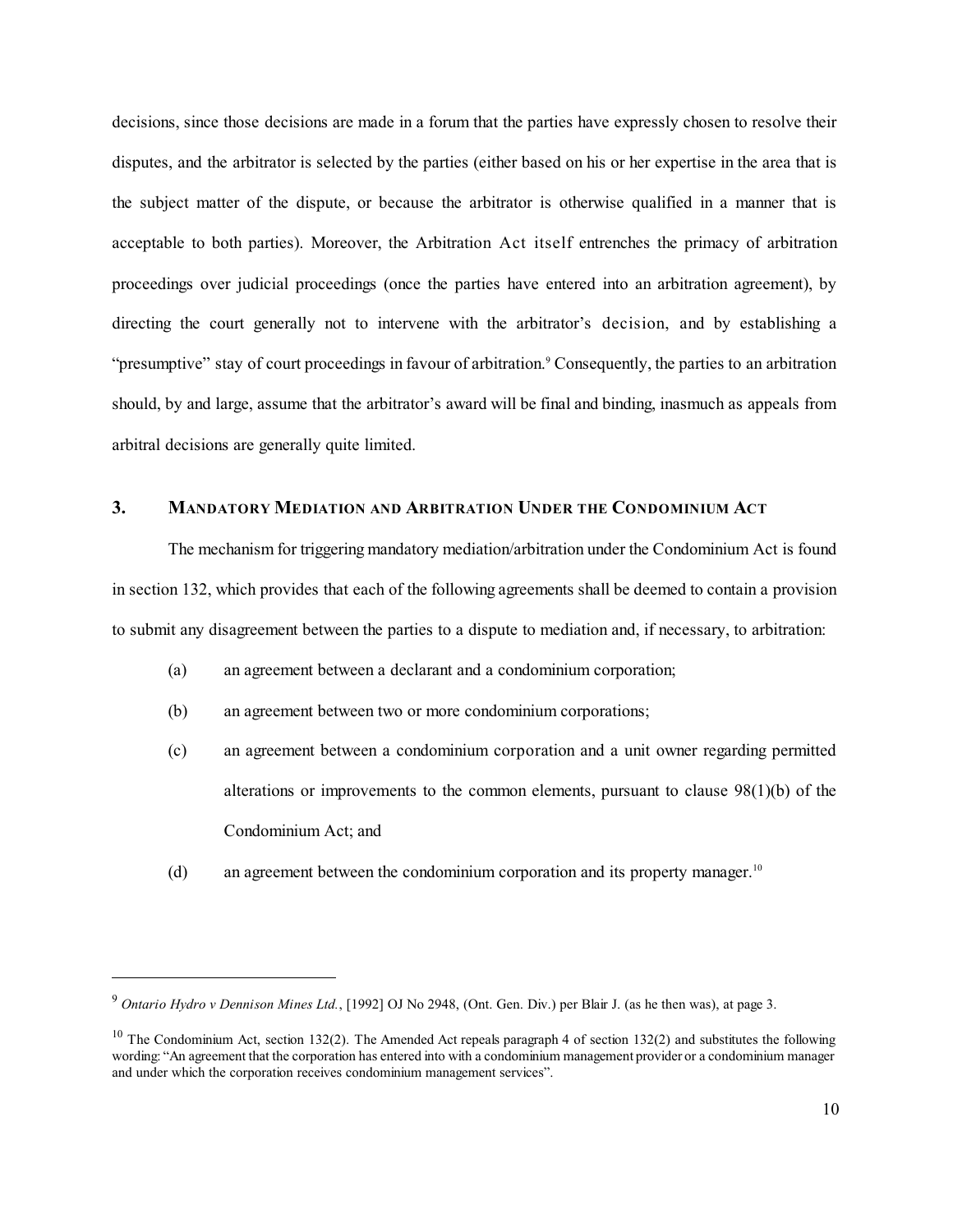Sections 132(3) and (4) of the Condominium Act [now sections 132(4) and (5), respectively, of the Amended Act] also require that any disagreement between the declarant and the condominium corporation regarding the first year budget statement, or the declarant's obligation to reimburse the condominium corporation for any resulting first year deficit, as well as any disagreement between the condominium corporation and any unit owner(s) with respect to any provision(s) of the declaration, by-laws or rules, must be submitted to mediation and, if necessary, arbitration. The matter(s) in dispute will automatically proceed to arbitration if the parties have not selected a mediator within sixty (60) days after the parties initially submitted the disagreement to mediation, or within thirty (30) days after the mediator so selected has delivered a notice confirming that the mediation has failed.<sup>11</sup> In this way, any party to a dispute could frustrate the statutory mediation process (and thereby trigger the arbitration process) simply by failing to agree upon a mediator, inasmuch as there is no recourse to the courts for the appointment of a mediator (in contrast to the arbitration process, where any party to the dispute can apply to the court for the appointment of an arbitrator).

The Amended Act expands the scope of mandatory mediation/arbitration by expressly requiring that any disagreement regarding a shared facilities agreement, as described in the new section 21.1 (i.e. entered into between two or more condominium corporations, a condominium corporation and any other person, a condominium corporation and one or more declarants, a declarant and one or more condominium corporations, two or more declarants, or a declarant and any other person), must be submitted to the mediation/arbitration process outlined in section 132(1) for ultimate resolution. <sup>12</sup> Even if the parties to a dispute have not entered into a shared facilities agreement, the parties shall be deemed to have agreed in writing to submit a disagreement arising from the shared (or proposed shared) use, maintenance, repair, insurance, operation or administration of any shared land, assets, facilities and/or services (including a disagreement with respect to any question of law or equity in connection therewith) to mediation and

<sup>11</sup> *Ibid*, section 132(1).

 $12$  The Amended Act, section 132(2).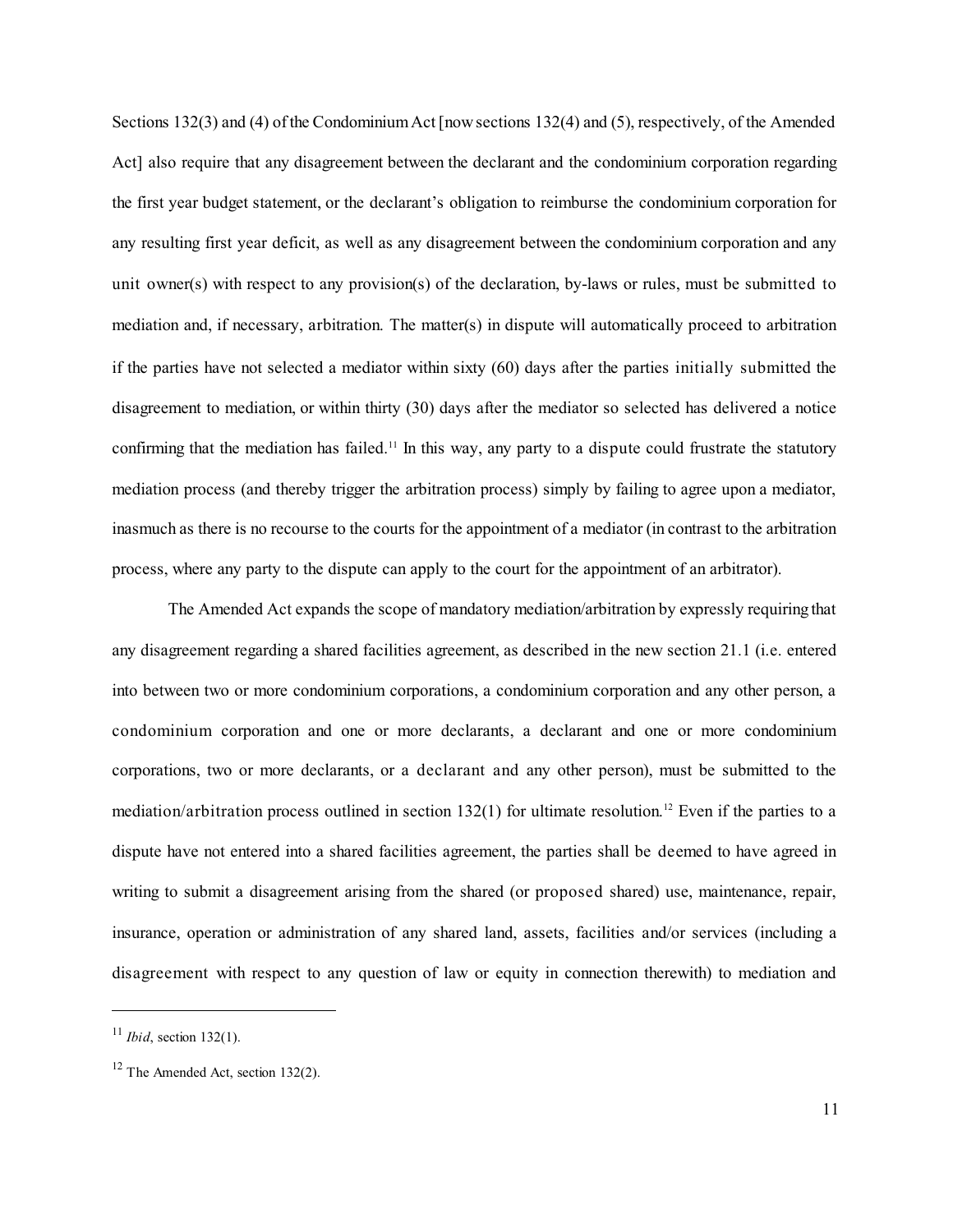arbitration.<sup>13</sup> The Amended Act further requires that any disagreement between the declarant and the condominium corporation regarding the preparation and delivery of the budget for the first fiscal year likewise must be submitted to mediation and, if not successfully resolved, to arbitration.<sup>14</sup>

In addition to the foregoing amendments, the Amended Act creates a new section 132(6), which clarifies that the mandatory mediation/arbitration process outlined in section  $132(1)$  and  $(5)$  [formerly section 132(4) of the Condominium Act] does not apply to any matter in dispute for which a person may apply to the CAT for resolution. This new provision is intended to operate in conjunction with section 1.42(1) of the Amended Act, which provides that the CAT has the exclusive jurisdiction to exercise the powers conferred upon it, and to determine all questions of fact or law that arise in any proceeding before it. <sup>15</sup> Therefore, although the Amended Act endeavours to expand the range of disputes intended to be resolved by mandatory mediation and arbitration, the establishment of the CAT, and the future expansion of its powers to resolve those condominium-related disputes that are prescribed by the regulations, may ultimately narrow the scope of section 132 and the mandatory mediation/arbitration process.

### **4. RECENT ARBITRATION CASES**

### **I. THE YCC 201 CASE**

#### **a) The Facts of the Case**

Three condominium corporations (hereinafter collectively referred to as the "**Condominium Corporations**"), namely York Condominium Corporation No. 366 ("**YCC 366**"), York Condominium CorporationNo. 201 ("**YCC 201**"), and York CondominiumCorporationNo. 102 ("**YCC 102**"), were parties

<sup>13</sup> *Ibid*, section 132(3).

<sup>&</sup>lt;sup>14</sup> *Ibid*, section 132(4). See also section 83.1(3), which requires the declarant to ensure that the budget of the condominium corporation for its first fiscal year is prepared in accordance with the regulations and is delivered, within the prescribed periods of time, to the post-turnover board of directors or to the pre-turnover board of directors, if the post-turnover board has not been appointed.

<sup>&</sup>lt;sup>15</sup> The Amended Act expressly provides, however, that the CAT shall not inquire into or make a decision concerning the constitutional validity of a provision of an Act or a regulation [section 1.42(2)].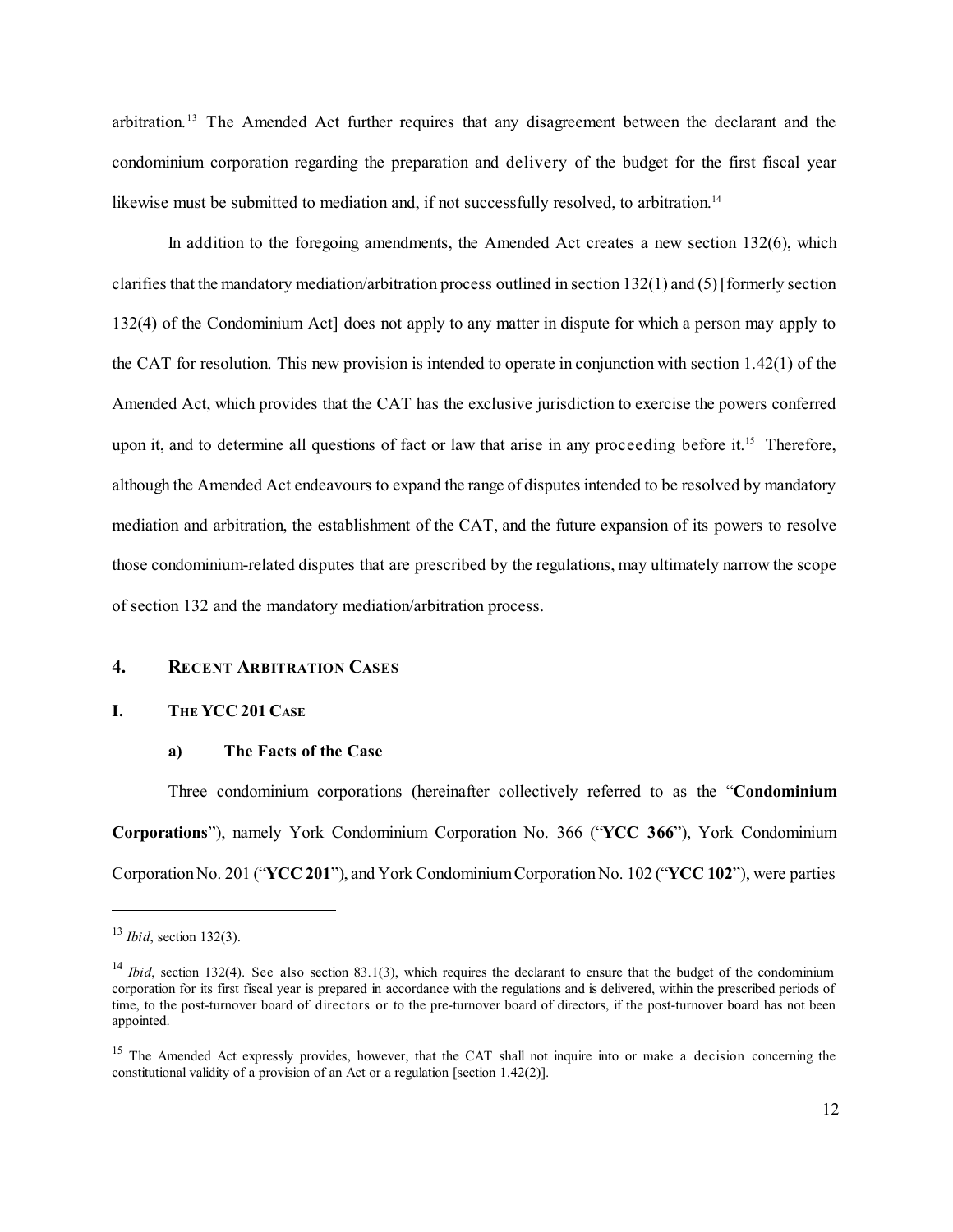to a shared facilities agreement (the "**SFA**") which purported to govern the shared use, operation, management, maintenance and/or repair of a recreation complex shared by the Condominium Corporations (hereinafter referred to as the "**Recreation Complex**"). The Recreation Complex was managed and operated by the Yonge Village Recreation Centre Limited (the "**YVRC**"), a corporation incorporated under the Ontario *Business Corporations Act,* R.S.O. 190, c. B-16, as amended (hereinafter referred to as the "**OBCA**"). Each of the Condominium Corporations held shares in the YVRC, and the YVRC was also a party to the SFA.

Disputes arose between the Condominium Corporations regarding their respective obligations to fund the cost of operating and maintaining the Recreation Complex. The dispute was referred to an arbitrator (hereinafter referred to as the "**Arbitrator**"), and the Condominium Corporations agreed that the arbitration would proceed in two phases. The first phase of the arbitration would deal with purely legal issues, on which no evidence was required, while the second phase would deal with factual matters and issues pertaining to the quantum of damages or costs, upon which evidence would be required. The Arbitrator received submissions from the parties to determine the scope of each phase of the arbitration, and the Arbitrator ultimately added some, but not all, of the issues raised by YCC 201 to the first phase of the proceedings. In narrowing the ambit of the first phase of arbitration, the Arbitrator noted that the dispute over the payment of the expenses to operate the Recreation Complex had been ongoing for nearly four years, and further observed that disputes with respect to shared facilities and reciprocal agreements should be resolved as quickly as possible (and should not drag out for years), as such delay negatively impacts the affected condominium communities, and particularly the owners and residents thereof. Significantly, however, while the Arbitrator did not include all of the issues identified by YCC 201 in the first phase of the proceedings, the Arbitrator indicated that this was without prejudice to YCC 201's right to raise any of the remaining issues in the second phase.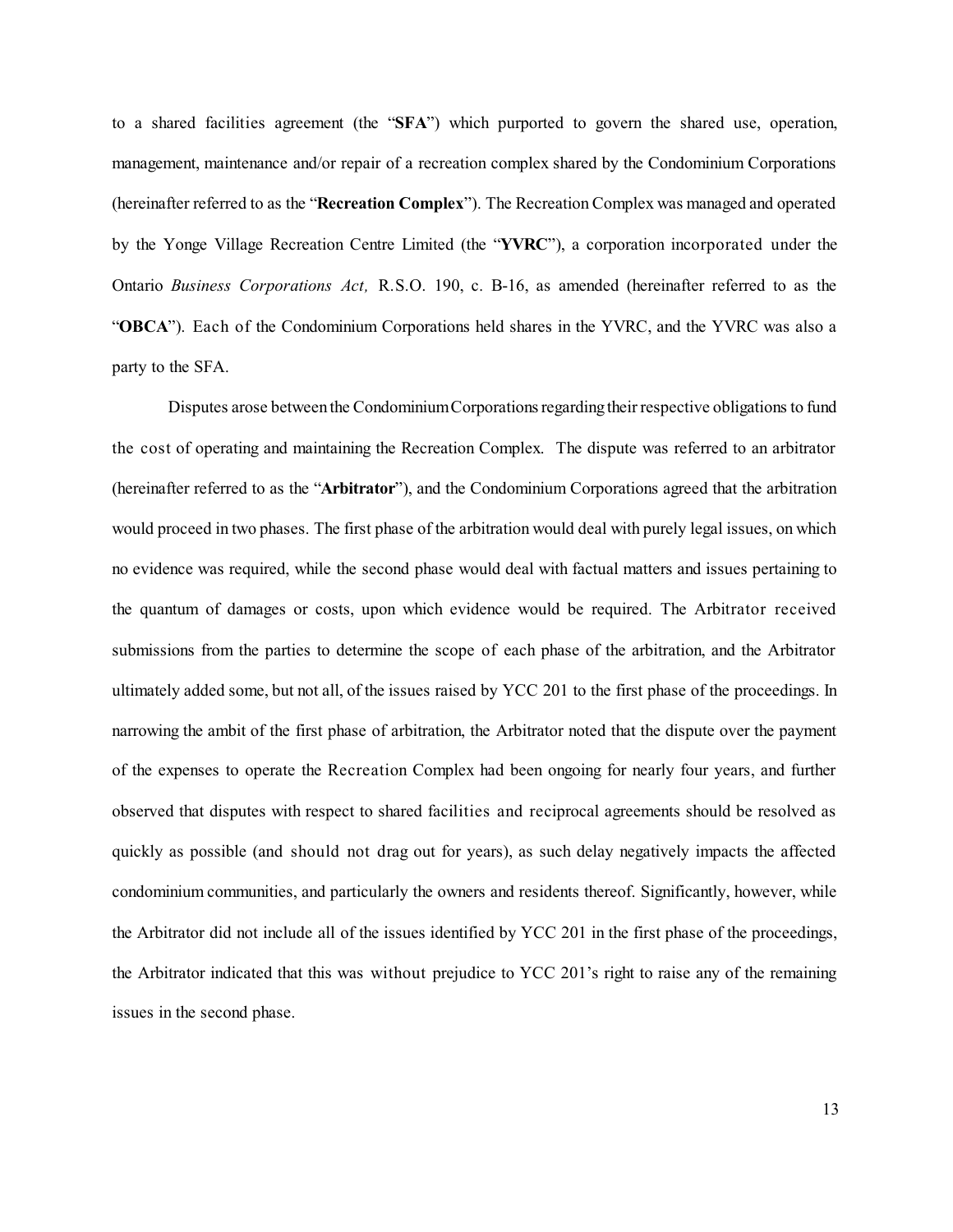In his arbitration award/decision (hereinafter referred to as the "**Arbitrator's Award**"), the Arbitrator concluded, *inter alia*, that the SFA does not require the YVRC to deliver audited financial statements to the Condominium Corporations, nor does the SFA stipulate that the YVRC must operate in accordance with the OBCA, as a precondition to the payment of the common operating expenses in respect of the Recreation Complex. YCC 201 sought leave to appeal this finding, pursuant to section 45 of the Arbitration Act, and to have the Arbitrator's Award set aside pursuant to the grounds outlined in sections 19 and 46 of the Arbitration Act, on the basis that the Arbitrator did not treat YCC 201 equally and fairly.

### **b) The Court's Ruling and Analysis**

At the outset, Justice Monahan confirmed that judicial review of commercial arbitration awards will generally proceed on the basis of a "standard of reasonableness", which means that the court will not intervene to overturn or alter the arbitrator's award so long as same falls within the purview of reasonably possible outcomes or decisions that are legally acceptable and defensible, based on the facts and the applicable law. This deferential standard is premised on the fact that the parties to commercial arbitrations invariably select the number and identity of the arbitrators, either based on their expertise in the area that is the subject of the dispute, or because they are otherwise eminently qualified and/or acceptable to the disputing parties. <sup>16</sup> Although courts have recognized that there may be rare cases where a more exacting standard of review of an arbitrator's decision may be appropriate (such as constitutional questions, or questions of central importance to the legal system as a whole, and correspondingly outside of the arbitrator's expertise), Justice Monahan found that no such exceptional legal question arose before the Arbitrator in this case. The Arbitrator had been asked to interpret the provisions of a shared facilities agreement providing for, *inter alia*, the management and operation of the Recreation Complex. Justice Monahan noted that there was nothing to suggest that the particular agreement in question was one commonly used in the condominium

<sup>16</sup> *Sattva Capital Corp. v Creston Moly Corp.,* 2014 SCC 53 at paras 104-105.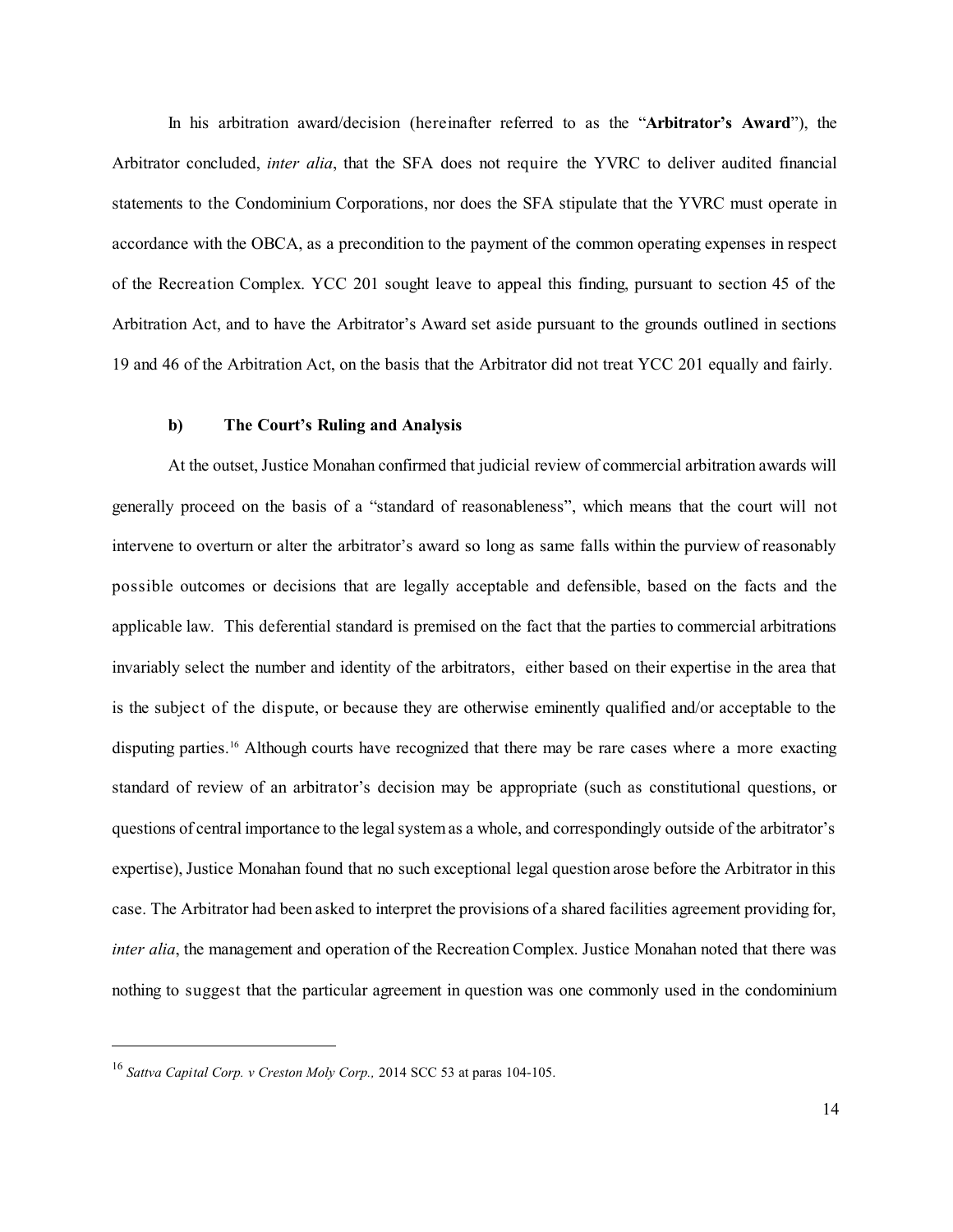sector, or that the resolution of the contractual interpretation issues before the Arbitrator would have broader application or significance for other parties, or for the legal system generally. Moreover, the Arbitrator's Award was not a final resolution of the matters in dispute between the parties, but merely resolved a limited number of preliminary legal issues, and the parties were provided with the opportunity to raise additional legal arguments and to adduce evidence in the second phase of the proceedings. For the foregoing reasons, Justice Monahan determined that the court's review of the Arbitrator's Award should proceed on the basis of a standard of reasonableness.

Furthermore, since an appeal under section 45(1) of the Arbitration Act is permitted only on a question of law, the court must first determine whether the grounds of appeal advanced by the applicant raise any questions of law that are, in fact, appealable. In the case at bar, Justice Monahan confirmed that the Arbitrator's finding that the SFA does not require the delivery of audited financial statements, nor compliance with the provisions of the OBCA, as a prerequisite to the obligation to fund the common operating expenses in respect of the Recreation Complex, is a matter of contractual interpretation. The Supreme Court of Canada has held that the interpretation of a contract is inherently fact specific (and thus involves issues of mixed fact and law), because the decision-maker must consider the surrounding circumstances in order to ascertain the objective intentions of the parties to the contract. By characterizing the interpretation of a contractual provision as an issue of mixed fact and law, rather than purely as a question of law, the courts have thereby intentionally narrowed the scope of reviewable arbitral decisions permitted pursuant to section 45(1) of the Arbitration Act. Justice Monahan cited the Supreme Court of Canada decision in the case of *Creston Moly Corp. v Sattva Capital Corp.,* 2014 SCC 53 as authority for the proposition that treating contractual interpretation as a question of mixed fact and law is consistent with the goal of limiting the number, length and cost of appeals to the courts. While appellate intervention may be possible in certain arbitration cases, the Supreme Court of Canada has indicated thatsuch intervention should be limited to those rare instances where the results can be expected to have far-ranging precedent value. As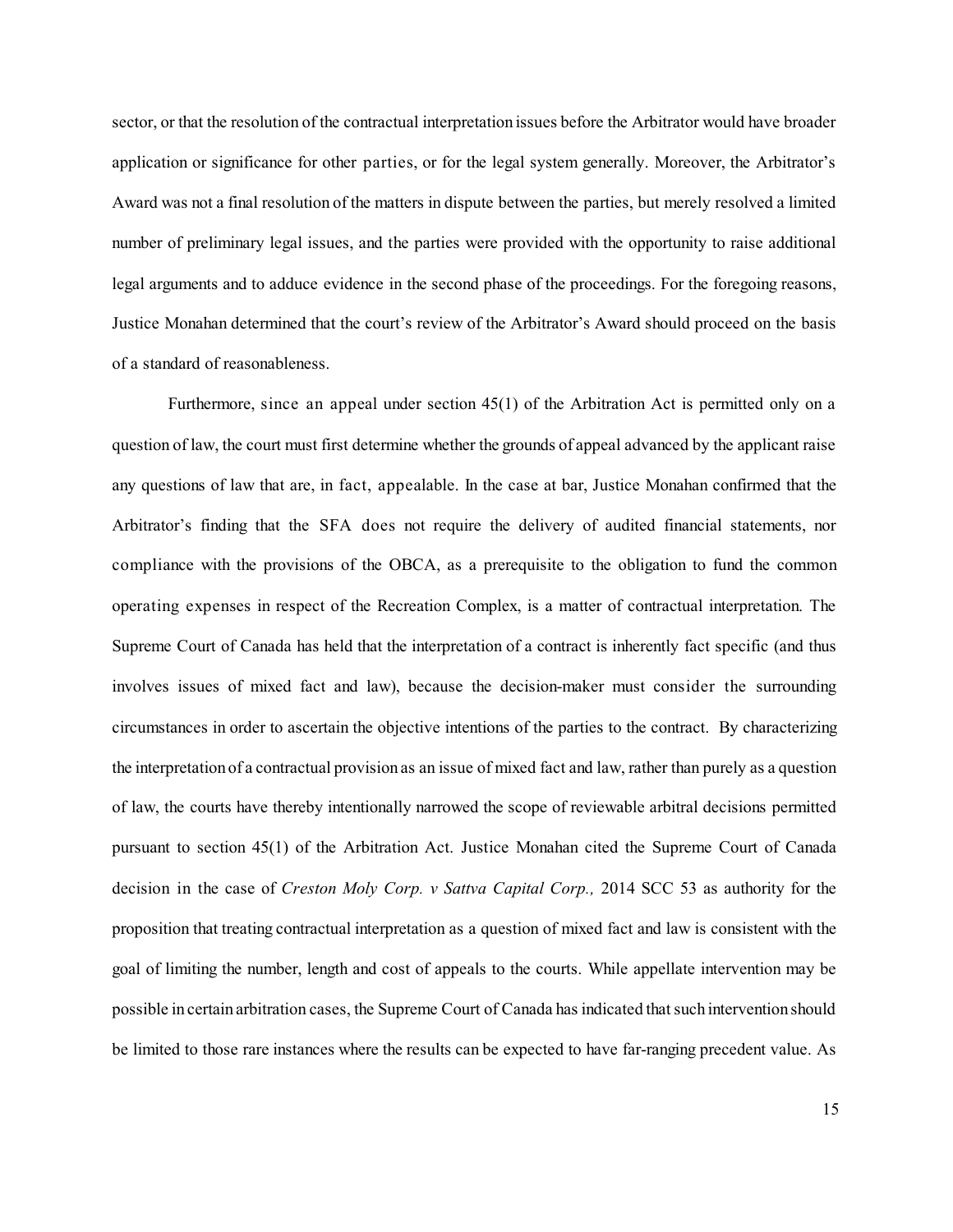a result, appellate courts, particularly those whose jurisdiction depends on having an arguable question of law to consider, should exercise caution before granting leave to appeal from decisions involving the interpretation of contracts. Since there was no indication on the record to suggest that the interpretation of the SFA would have broader significance for the condominium industry at large, or for the legal system as a whole, Justice Monahan concluded that the grounds of appeal advanced by YCC 201 raised questions of mixed fact and law, rather than questions of law, and therefore fell outside the purview of section 45(1) of the Arbitration Act*.*

Despite the court's conclusion which confirmed that the Arbitrator's interpretation of the SFA only raised or constituted a question of mixed fact and law, Justice Monahan nevertheless proceeded to analyze whether the Arbitrator's findings were reasonable under the circumstances, in the event that the interpretation of the SFA did, in fact, raise questions of law that could lawfully be appealed. The obligation of the Condominium Corporations to fund the common operating expenses of the RecreationComplexwas set forth in the SFA, and the Arbitrator found that the provisions of the SFA were clear and unambiguous in requiring that the payment of the common operating expenses in a particular year must be made during that year, in accordance with the proposed budget for that year, rather than being paid in arrears in accordance with audited financial statements. The fact that the budget was intended to be a forward-looking document, estimating future revenues and expenses, was reflected in the language referring to the board of directors' "best estimates of all expenses of the operation of the recreation building and facilities for the coming year" and further language referring to changes "from the expenditures forecast in the annual budget."<sup>17</sup> The budget was expressly intended to include "an estimate of all anticipated income to be received", and to indicate "the balance of the expenses not anticipated to be met by all such income."<sup>18</sup> In contrast, audited financial

<sup>&</sup>lt;sup>17</sup> The Yonge Village Recreation Centre Limited Reciprocal Agreement made March 31, 1973, Responding Application Record, Tab 2 at pages 20-21.

<sup>18</sup> *Ibid*.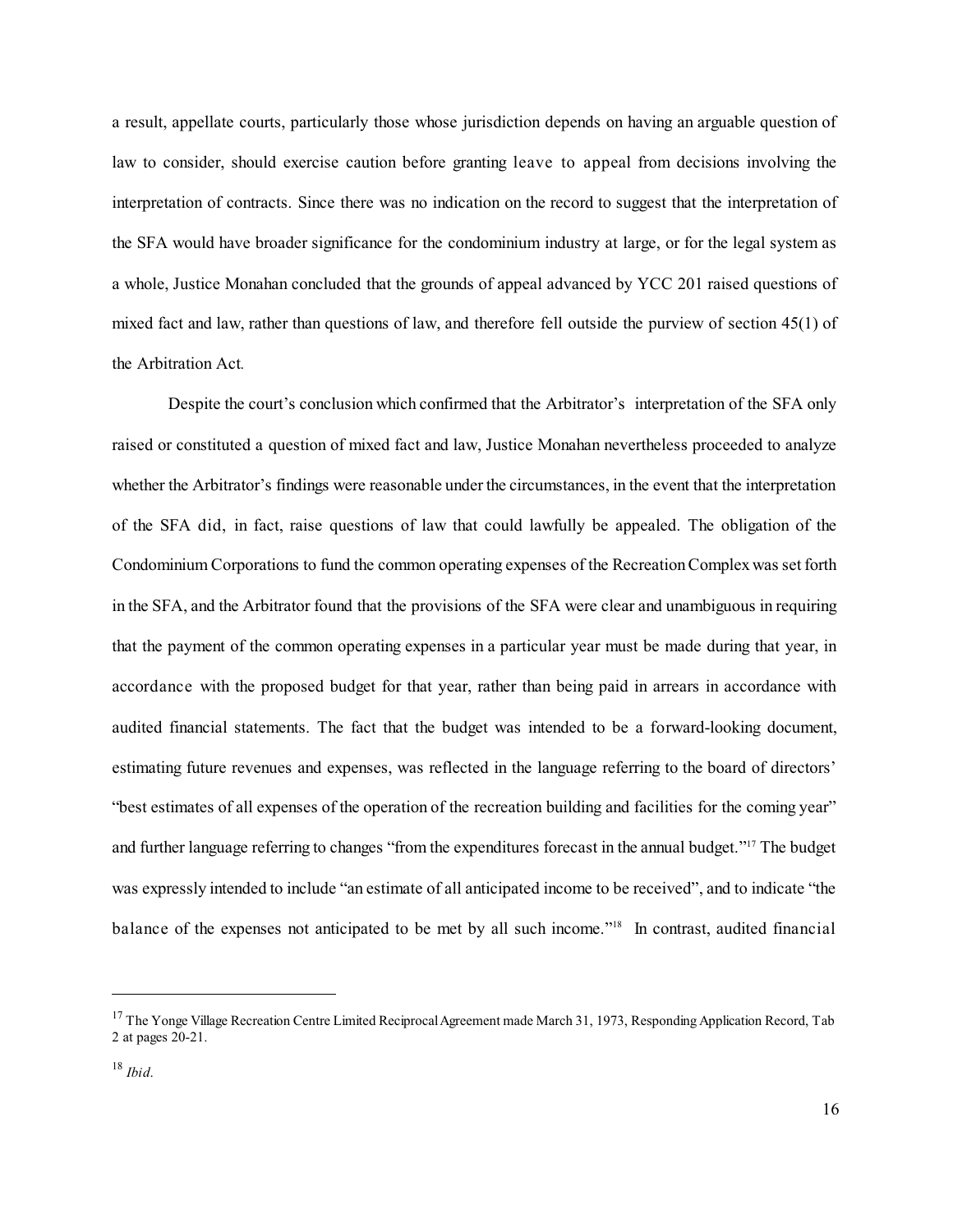statements come into play only after the year in question has concluded, in order to determine any necessary adjustments with respect to the payments that have already been made by the Condominium Corporations. Thus, the Arbitrator concluded that the SFA did not make the delivery of audited financial statements a precondition to the obligation to make the monthly payments required to fund the common operating expenses of the Recreation Complex. The Arbitrator further pointed out that this funding model reflected the practical reality that the YVRC required funds to meet its expenses on a current or ongoing basis. The only way that the YVRC could satisfy its current obligations would be through funds received during and throughout the year in which those obligations arose. Otherwise, the YVRC would always be in default of its payment obligations, and would be unable to continue operating the Recreation Complex, as required under the SFA. Accordingly, Justice Monahan found that the Arbitrator's interpretation of the SFA was reasonable, and advanced a key purpose of the agreement, which was to ensure that the Recreation Complex continued to be used and operated for the benefit of the residents of the condominium community.

Justice Monahan likewise rejected YCC 201's submission that the Arbitrator erred by ignoring the relevant and mandatory requirements of the OBCA in the Arbitrator's Award. As Justice Monahan pointed out, the parties to the SFA could have easily inserted language into their contract in order to make compliance with the OBCA (and the corresponding delivery of audited financial statements) a pre-condition or pre-requisite to the obligation of the Condominium Corporations to fund the common operating expenses of the Recreation Complex. However, in the view of the Arbitrator, the parties chose not to do so, with the result that the SFA does not make compliance with the OBCA a relevant factor in determining whether the Condominium Corporations are obliged to fund such expenses. Moreover, YCC 201 failed to identify any provisions in either the OBCA or the Condominium Act that mandated the delivery of audited financial statements in connection with the operation of the Recreation Complex, or any provisions that would preclude, or be inconsistent with, the terms of the SFA, as interpreted by the Arbitrator. In light of the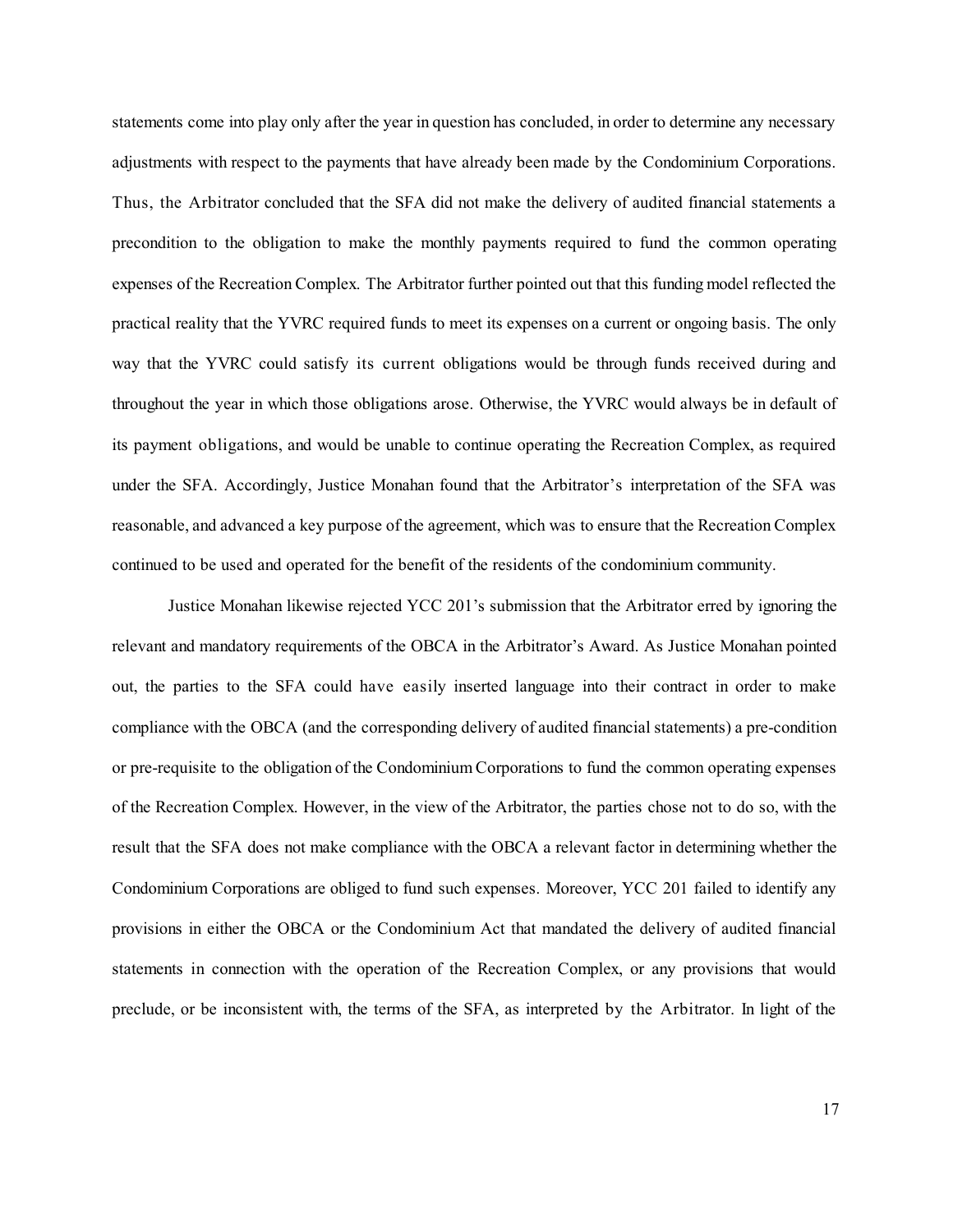foregoing, Justice Monahan concluded that the Arbitration Award was reasonable, and should not be disturbed by the court.

Finally, YCC 201 endeavoured to set aside the Arbitrator's Award pursuant to sections 19 and 46(1)(6) of the Arbitration Act by arguing that the Arbitrator had not treated all parties to the arbitration equally and fairly, or failed to give all parties an opportunity to present their case, as evidenced by the fact that the Arbitrator precluded YCC 201 from raising certain legal issues in the first phase of the arbitration proceedings, akin to a judicial ruling "striking out a pleading because it disclosed no cause of action." 19 However, Justice Monahan confirmed that the Arbitrator's ruling merely determined the scope of the first phase ofthe arbitration, and that any issue that was outside the parameters of the first phase of the arbitration could be raised by the parties in the second phase. The court concluded that each party was aware ofthe case that it had to meet, and received a fair opportunity to present arguments on the issues to be addressed in the first phase of the proceedings, and that there was nothing unjust about this process, since the parties themselves had agreed to proceed with a two-phase arbitral process. In any event, the rulings in question were procedural rulings, which the courts have repeatedly held are not subject to appeal.<sup>20</sup> Justice Monahan ultimately dismissed YCC 201's application to set aside the Arbitrator's Award, with costs to the victorious respondent.

### **II. THE LOUISEIZE CASE**

#### a) **The Facts of the Case**

Michael Louiseize (hereinafter referred to as the "**Owner**") purchased, and ultimately owned, three residential condominium units (hereinafter collectively referred to as the "**Units**") in Peel Standard Condominium Corporation No. 103 (hereinafter referred to as the "**Condominium Corporation**"), which

 $19$  The YCC 201 Case at para 35.

<sup>20</sup> See, for instance, *Inforica Inc. v CGI Information Systems and Management Consultants Inc.*, 2009 ONCA642 at paras 18, 23-25, 28-30.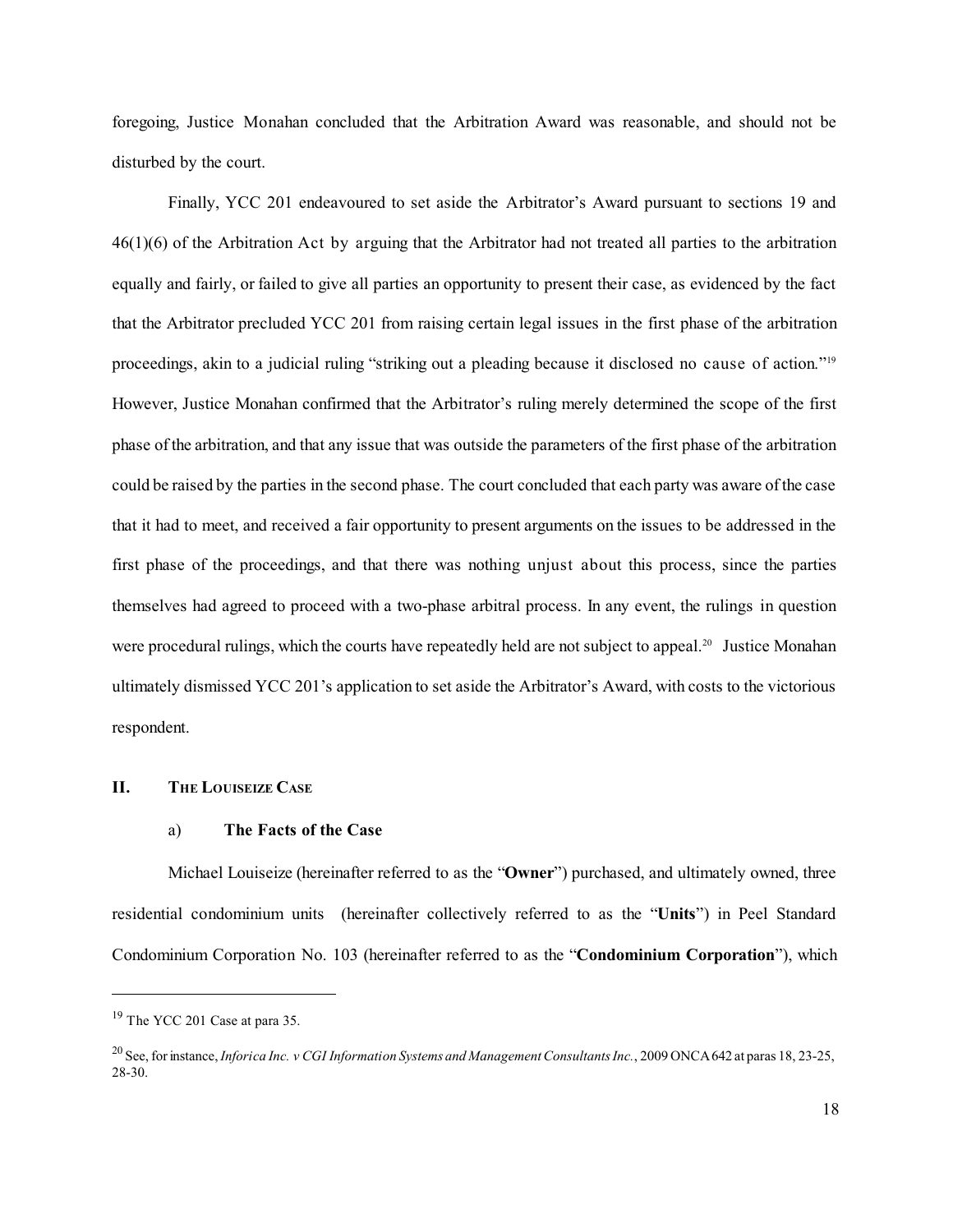were acquired between the years of 2001 and 2004. The declaration of the Condominium Corporation expressly provided that each condominium unit shall be occupied and used as a private single-family residence, and for no other purpose. The declaration also contained a clause that specifically provided that the Condominium Corporation's failure to take action to enforce any provision(s) in the Condominium Act and/or the declaration, irrespective of the number of violations or breaches, shall not constitute a waiver of the right to do so thereafter, nor be deemed to abrogate or waive any such provisions (hereinafter referred to as the "**Non-Waiver Clause**"). The Owner never lived in any of the Units, and at all material times rented out each of the Units to unrelated tenants, in contravention of the Condominium Corporation's declaration. In fact, the Owner conceded that his use of the Units was not (and had never been) in compliance with the provisions of the declaration, and he admitted to failing to provide the Condominium Corporation with the names of the persons occupying the Units, despite repeated requests by the Condominium Corporation for this information. Aside from sending the Owner the odd notice reminding him of the single-family use restriction, and asking him to provide the particulars of the leases, the Condominium Corporation took no steps to enforce the declaration until October of 2013.

The dispute between the Condominium Corporation and the Owner was ultimately referred to an arbitrator (hereinafter referred to as the "**Arbitrator**") in November of 2016. At the arbitration, the Condominium Corporation sought a declaration that the Owner was in breach of the declaration (inasmuch as the occupants of the Units were multiple unrelated tenants, occupying the premises in a manner similar to a rooming/boarding house), as well as an order requiring immediate compliance with the single-family use restrictions contained in the declaration. The Owner sought a declaration that the Condominium Corporation had failed to take reasonable steps to enforce the provisions of the declaration, as well as an order granting him the right to rent rooms within the Units to unrelated tenants, for a period equal to one half of the total time that he owned the Units up until January 30, 2014, or in the alternative, compensation for the loss of income at the rate of \$600 per month per unit, for the same period of time. In the Arbitrator's award/decision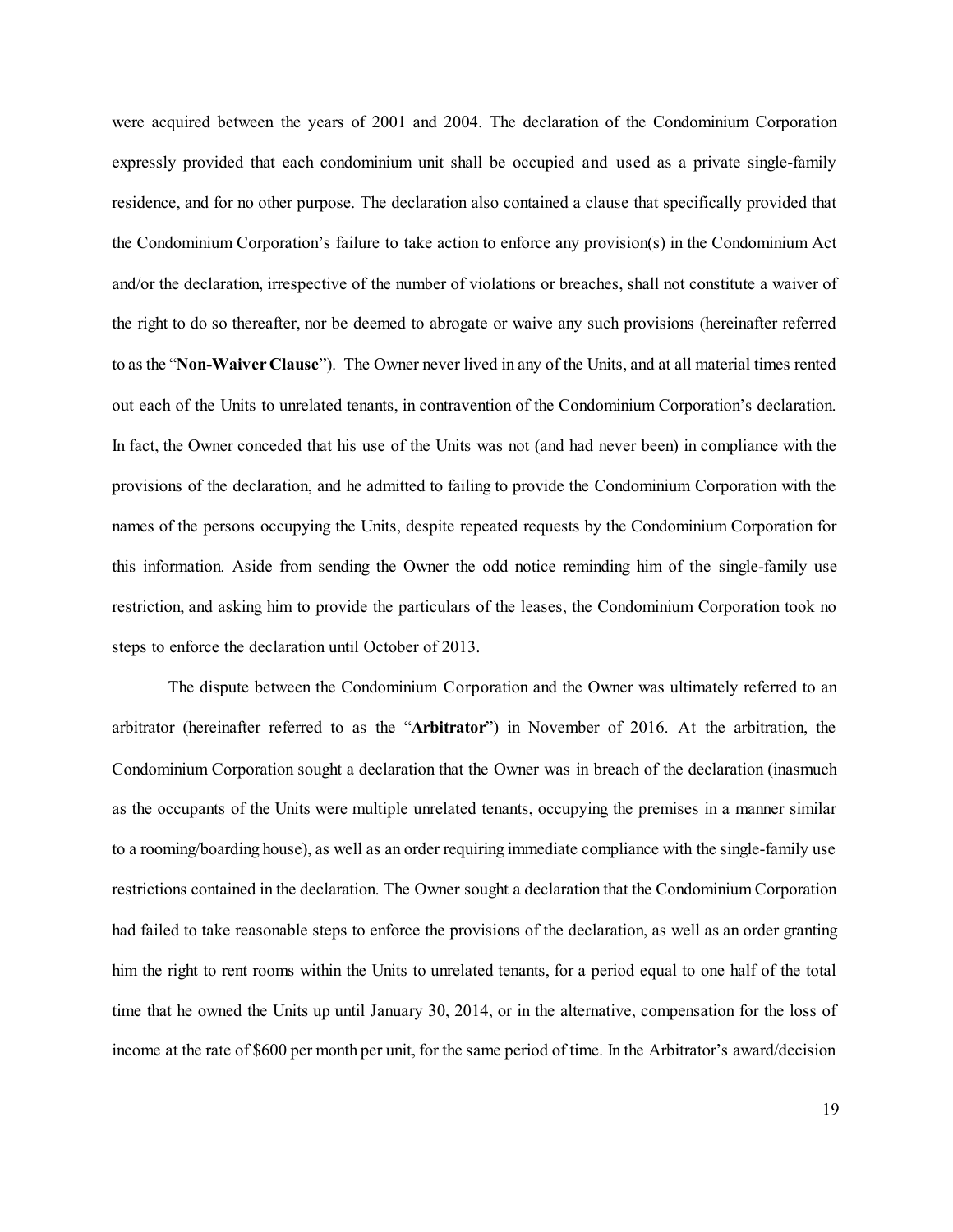(hereinafter referred to as the "**Arbitrator's Award**"), the Arbitrator acknowledged that the Owner was in breach of the Condominium Corporation's declaration, but nevertheless allowed the Owner to continue to occupy the Units in contravention of the single-family use restriction until August 31, 2017. In a separate costs award, the Arbitrator awarded the Condominium Corporation costs of \$30,000 (plus taxes and disbursements), and required the Owner to reimburse the Condominium Corporation for all fees and expenses incurred by the Arbitrator.

The Owner sought leave to appeal the Arbitrator's findings pursuant to section 45 of the Arbitration Act, and to have the Arbitrator's Award set aside and varied, such that he would be afforded 75 months to change the use of one of the Units, and 55 months to change the use of one of the other Units. The Owner also asked that the Arbitrator's award of costs be varied such that each party to the dispute would be required to pay its own costs, and to bear the costs of the arbitration equally.

#### **b) The Court's Ruling and Analysis**

As a preliminary matter, Justice Gordon confirmed that section 45 of the Arbitration Act provides that a party may appeal an arbitration award/decision to the court on a question of law, but only with leave of the court, and that the court will generally only grant leave if satisfied that the importance to the disputing parties of the matter(s) at stake in the arbitration justifies an appeal, *and* that the court's determination of the question of law at issue will significantly affect the rights of the parties to the dispute. Justice Gordon determined that both requirements were met in this case, inasmuch as the Units comprised a considerable stream of income for the Owner, and the resolution of the issues on appeal would clearly assist the Condominium Corporation in making future decisions regarding other unit owners, with respect to compliance with the single-family residence provisions of the declaration. Having concluded that the test for the granting of leave was satisfied, Justice Gordon then proceeded to consider the appropriate standard of judicial review. Justice Gordon confirmed that with respect to questions of law in these circumstances, there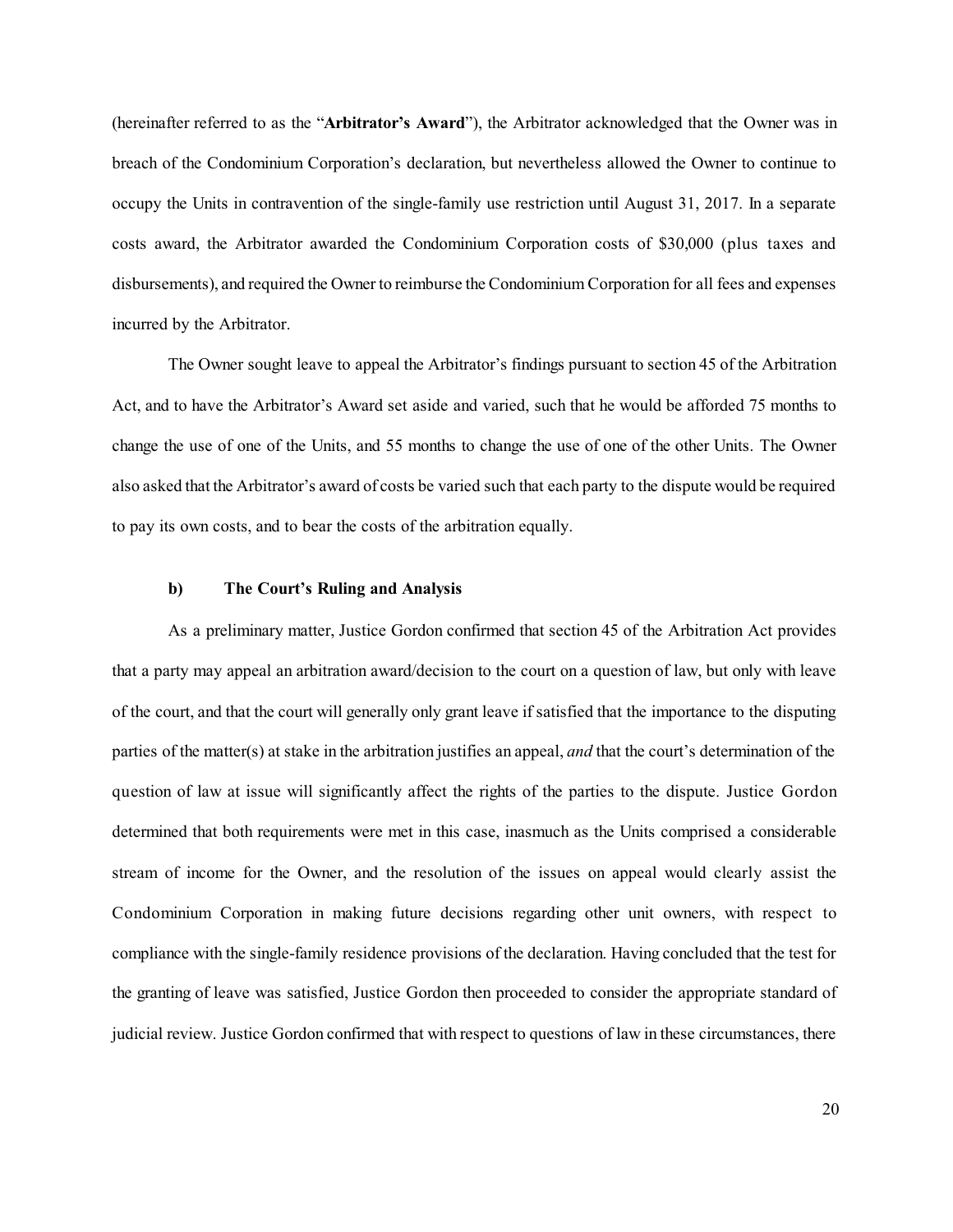is a presumption that the court will review the Arbitrator's Award based on a standard of reasonableness, inasmuch as it was fair to assume that the parties to the arbitration would not have selected the Arbitrator unless he or she was possessed of some expertise in condominium law, and that the Arbitrator's Award would therefore be given a considerable degree of deference by the courts. In this case, there was no indication on the record that said presumption should be displaced.

The first argument advanced by the Owner was that the Arbitrator erred in law in his interpretation and application of section 17(3) of the Condominium Act, which imposes a duty upon the Condominium Corporation to take all reasonable steps to ensure compliance with the provisions of the Condominium Act, as well as the provisions of the declaration, by-laws and rules. <sup>21</sup> The Owner argued that although the Arbitrator referred to section 17(3) in his award, the Arbitrator did not make any finding as to whether the Condominium Corporation's failure to enforce the provisions of the declaration for approximately ten (10) years was reasonable. Justice Gordon rejected this submission, and concluded that the Arbitrator clearly found that the Condominium Corporation was in breach of its statutory obligations under section 17(3), because without such a finding, the Owner would have been required to comply with the provisions of the declaration immediately. However, due to the Condominium Corporation's failure to diligently enforce the single-family residence provisions of the declaration, and to correspondingly compel compliance therewith by all unit owners consistently following the registration of the declaration, the Arbitrator intentionally deferred or delayed compliance by the Owner (and thereby granted an indulgence to the Owner) for an additional nine (9) months. In light of same, Justice Gordon was not satisfied that the Arbitrator had made any error in law in this respect.

The Owner's second argument was that the Arbitrator erred in law by finding that there was no obvious intent to mislead the Arbitrator, notwithstanding the fact that the Condominium Corporation's main

<sup>21</sup> This section remains unchanged under the Amended Act.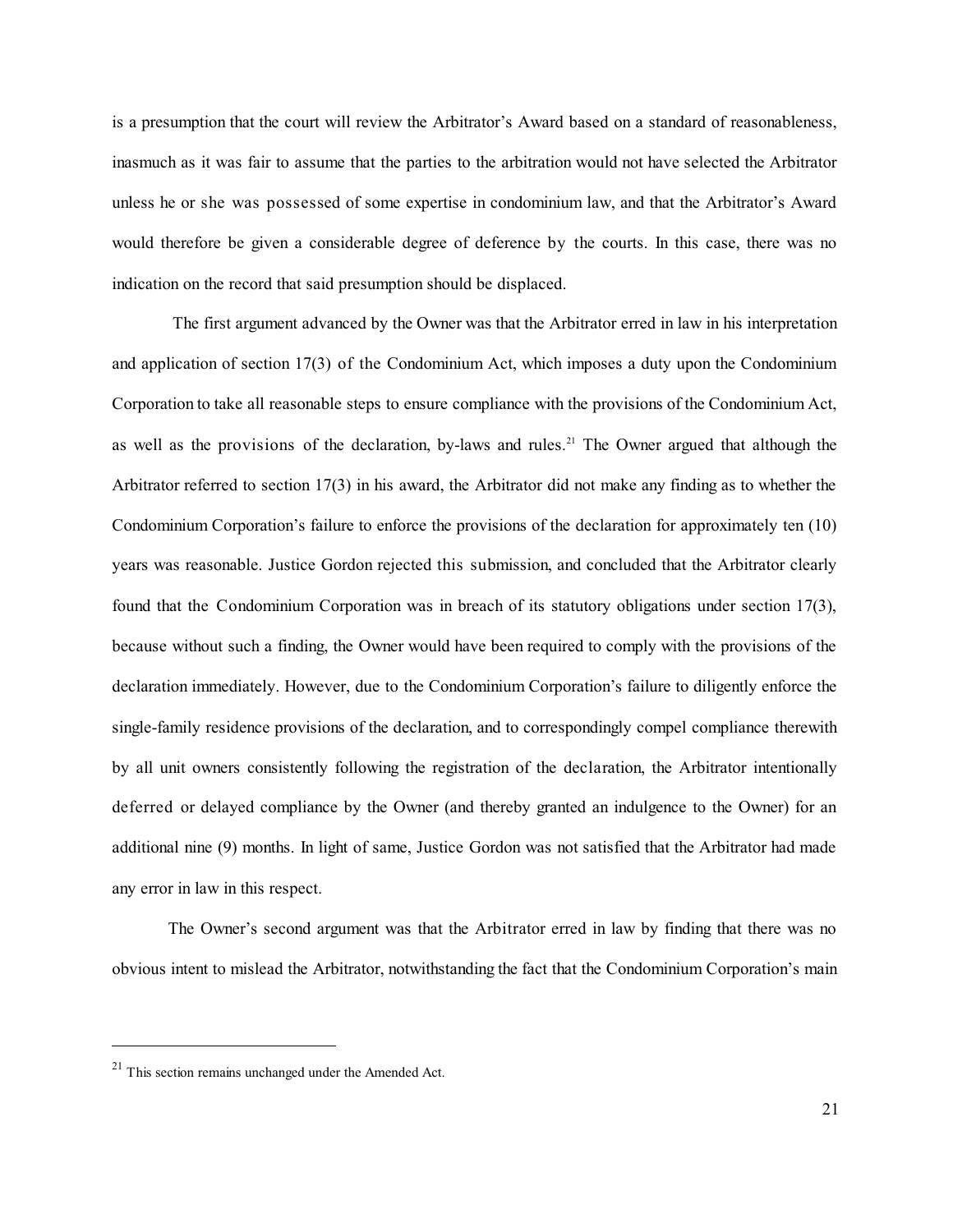witness had changed his evidence on cross-examination. Justice Gordon noted that this was a factual finding by the Arbitrator, and thus could not be the subject of review on appeal.

The third argument raised by the Owner was premised on the Arbitrator having found there to be no acquiescence by the Condominium Corporation with respect to the Owner's non-compliance with the provisions of the declaration. Justice Gordon disagreed with this submission, and explained that a fair reading of the Arbitrator's decision, in its entirety, confirmed that the Arbitrator found there to be some, but not complete, acquiescence by the Condominium Corporation. While the Arbitrator accepted that the Condominium Corporation had knowledge that the Owner was in breach of the declaration, and although it preferred to have documentary evidence to confirmthe identity of the occupants of the Units and substantiate its position before taking any enforcement steps, the CondominiumCorporation could have taken compliance steps years earlier. Although he did not specifically refer to this as acquiescence, it was a tacit acceptance by the Arbitrator that the Condominium Corporation did, in fact, acquiesce for several years. Ultimately, the Condominium Corporation's inaction was one of the factors considered by the Arbitrator in arriving at his decision. However, the Arbitrator also found that the various notices delivered by the Condominium Corporation to the Owner constituted reasonable requests for information about the occupants of the Units, prior to taking any enforcement steps. Consequently, the Arbitrator determined that it could not be said that the Condominium Corporation completely acquiesced. In turn, Justice Gordon accepted such findings as reasonable, and therefore found no error in law.

The Owner's fourth argument was that the Arbitrator failed to apply section 176 of the Condominium Act (which expressly provides that the Condominium Act applies despite any agreement to the contrary), when analyzing the effect of the Non-Waiver Clause in the declaration. The Owner argued that the Non-Waiver Clause is contrary to section 17(3) of the Condominium Act [which imposes a duty on the Condominium Corporation to take all reasonable steps to ensure that the owners of units comply with the provisions of the Act, the declaration, the by-law and the rules], because the Non-Waiver Clause effectively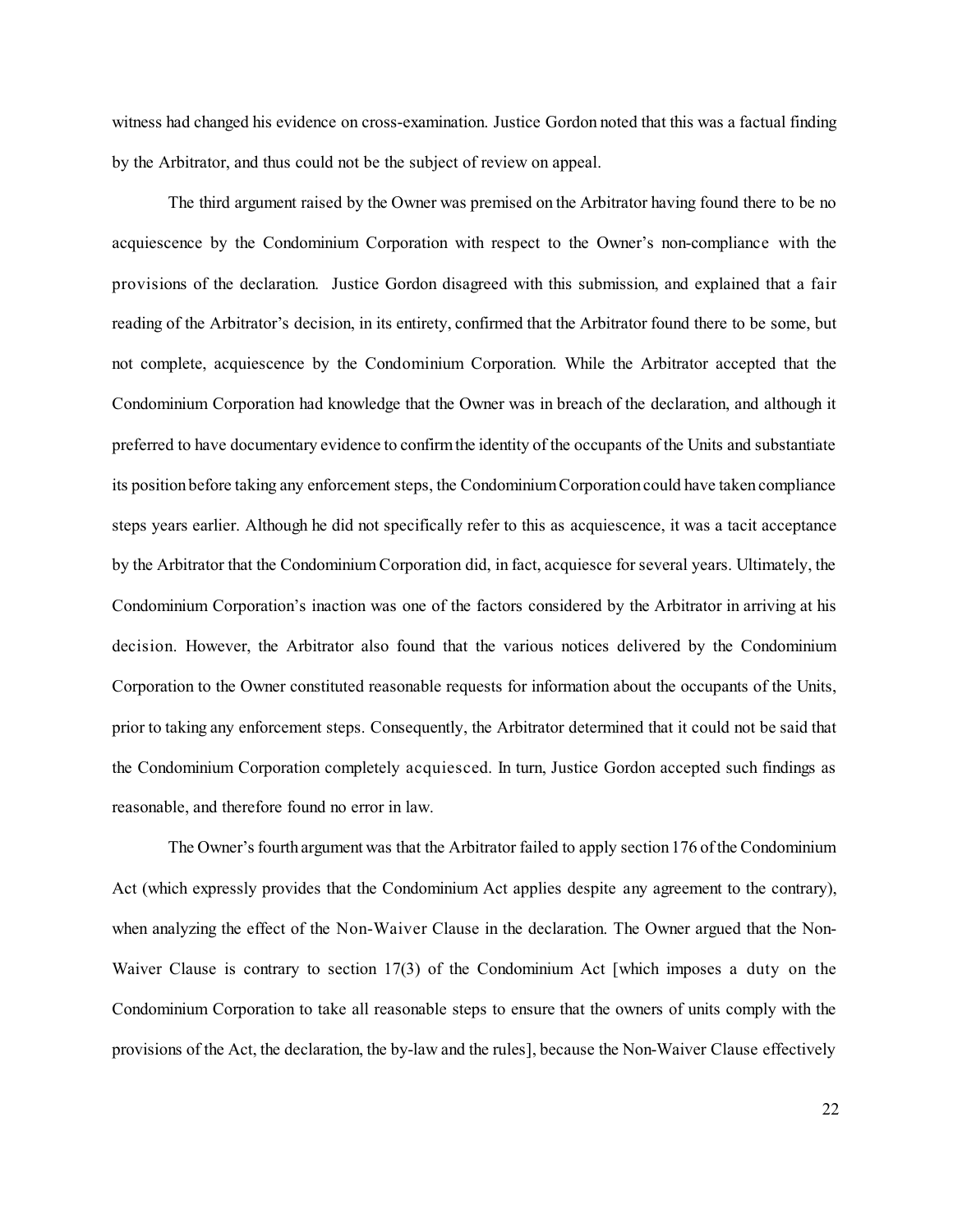permits the enforcement of the provisions of the declaration even when such provisions are unreasonable in all of the circumstances [i.e. unreasonable, in light of the Condominium Corporation acquiescing to the Owner's breach or non-compliance, for approximately ten (10) years]. However, the court noted that the Arbitrator's reliance upon the Non-Waiver Clause was a secondary or alternate means of granting a remedy to the Condominium Corporation, and that even if the Arbitrator was wrong to have relied upon the Non-Waiver Clause, there were other reasons for the relief granted. Justice Gordon also pointed out that section 17(3) of the Condominium Act does not mandate that all of the steps that are taken by the Condominium Corporation must be reasonable, but rather that the Condominium Corporation must (at a minimum) take all reasonable steps, even if other steps that it may take to ensure compliance are not necessarily reasonable, or are not carried out reasonably. In this way, section  $17(3)$  imposes a duty upon the Condominium Corporation to act reasonably, as opposed to a restriction on how it acts (or on how the Condominium Corporation gets to the desired result of compliance). For the aforementioned reasons, Justice Gordon concluded that the Non-Waiver Clause was not contrary to section 17(3) of the Condominium Act, either on its face or in its application, and that no error in law was consequently made.

The fifth argument advanced by the Owner was that the Arbitrator erred in law by considering similar fact evidence (i.e. relating to the occupation of another dwelling unit owned by the Owner in a different condominium). However, Justice Gordon rejected this submission, noting that there was insufficient evidence to determine whether these similar facts actually contributed to (or figured significantly in) the ultimate decision of the Arbitrator. In the context of the entire decision, the Arbitrator seemed to use the similar fact evidence only as additional confirmation that the Owner had not relied upon the inaction of the Condominium Corporation to his detriment, nor did the Owner's position worsen overthe years during which he had owned the Units. Rather, the Owner had benefitted financially as a result of the Condominium Corporation's failure to enforce the terms of the declaration, and Justice Gordon ultimately found no error in law in this respect.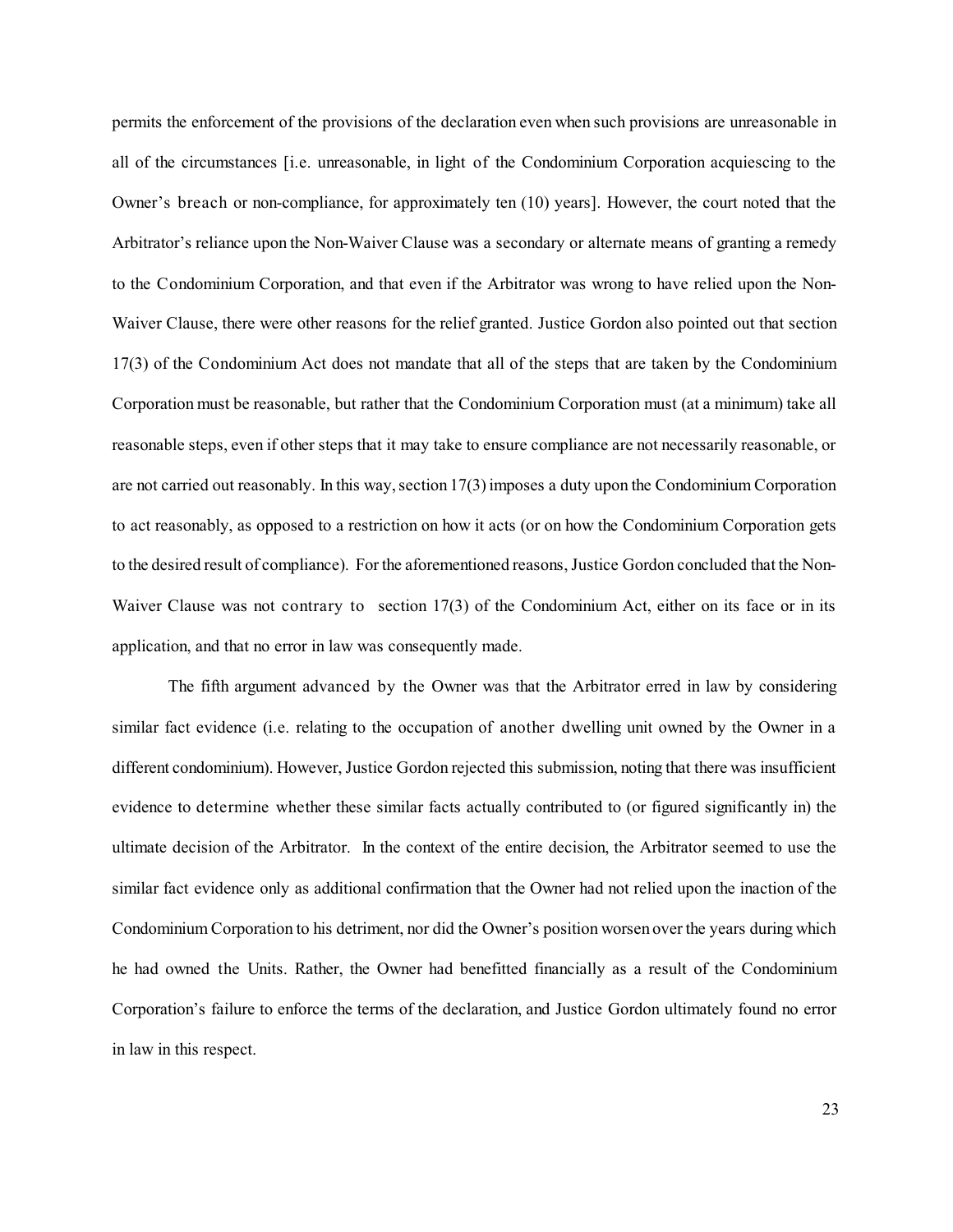The final argument raised by the Owner was that the Arbitrator erred in law by failing to provide the Owner with a commercially-reasonable time frame within which to wind down his affairs. The Arbitrator found, as a fact, that the Units were readily rentable as single-family dwellings, and that all existing leases could be terminated on sixty (60) days' notice. Additionally, there was minimal evidence before the Arbitrator to indicate why additional time would be required, and no evidence whatsoever of what would constitute a commercially-reasonable time frame within which to wind down the Owner's affairs. In any event, the amount of time provided to the Owner to bring the use of the Units into compliance with the declaration was entirely in the discretion of the Arbitrator. Accordingly, Justice Gordon determined that there was no error in law that would justify altering or overturning the Arbitrator's Award.

With respect to the Arbitrator's costs award, the Owner argued that the Arbitrator erred in principle because he assessed fees on a partial indemnity basis, but nevertheless required payment of his expenses in full. Justice Gordon noted that the expenses attributable to the Arbitrator are akin to disbursements, which are required to be paid, in full, notwithstanding an award of partial indemnity fees. Justice Gordon was therefore not satisfied that the Arbitrator made any error in principle in his award of costs. In the end, the court dismissed the appeal, and ordered costs in favour of the Condominium Corporation in the amount of \$8,200, all inclusive.

### **5. CONCLUSION**

When the condominium legislation was enacted in the late 1990s, the provincial government recognized that due to the communal nature of condominium tenure, and the shared ownership of the common elements (including the shared use and enjoyment of various hallways, lobbies, corridors and parking facilities, as well as various recreational amenities and other facilities), ADR would be a logical fit for addressing and resolving condominium disputes. Mediation and arbitration, if conducted in a timely,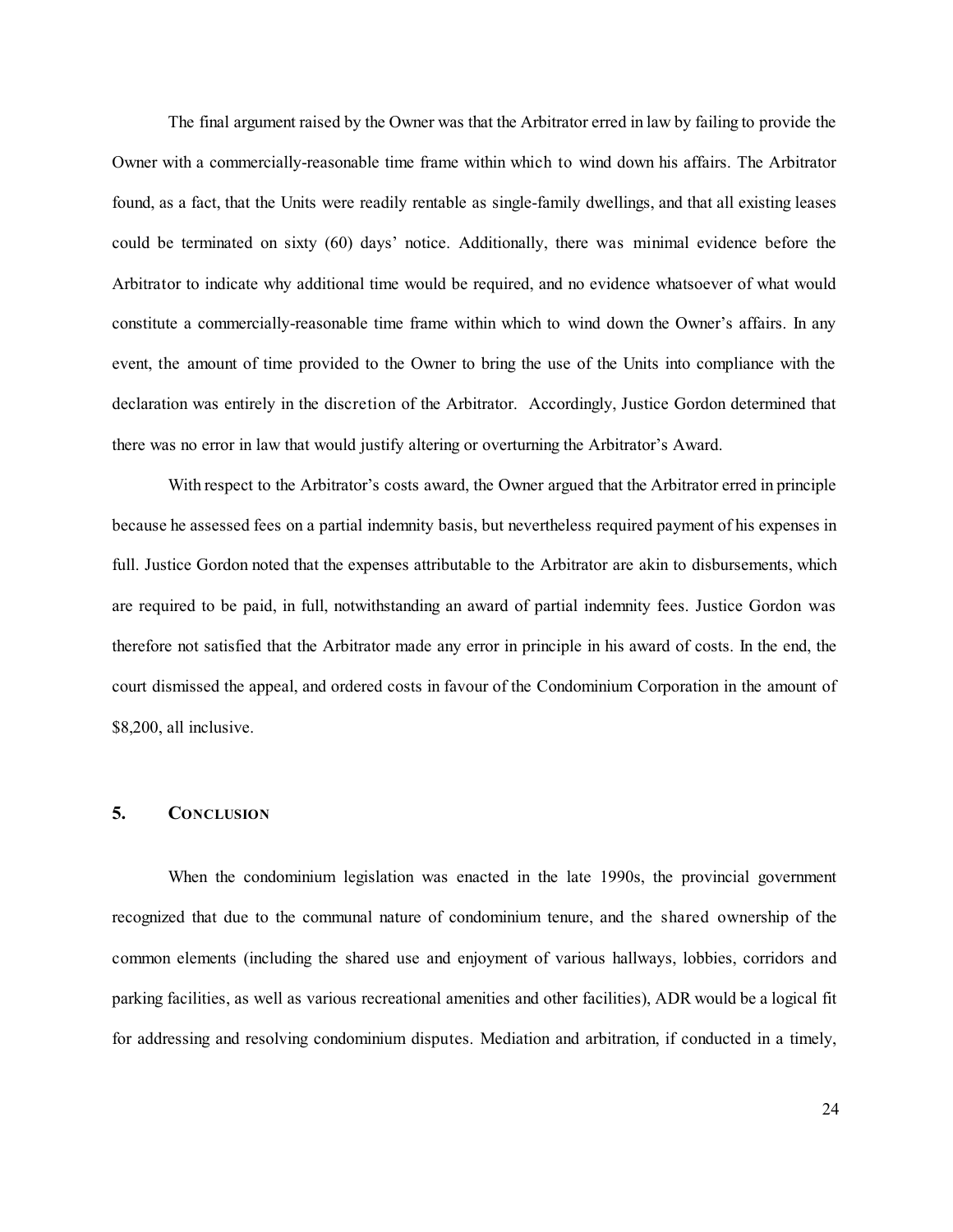orderly and affordable manner, would be far preferable than the time-consuming, expensive and adversarial litigation process. Both mediation and arbitration provide opportunities for the parties to a dispute to resolve their conflicts more collaboratively, privately, and with more flexibility than traditional litigation, while reducing the strain placed on the province's backlogged court system. By allowing the parties to work together to reach an agreeable outcome between or amongst themselves, mediation helps to preserve and fosterrelationships, and to promote and preserve a sense of community or community pride/values. Although the parties to an arbitration do not determine the final outcome of the dispute, they have the ability to select both the arbitrator (or panel of arbitrators) and the timelines and procedural processes that are integral to the arbitration (including the manner of giving or producing evidence and the time within which the arbitral decision shall be rendered). The foregoing aspects of arbitration allow for more control over the adjudication process than litigation, and hopefully results in the parties having more confidence in (and/or satisfaction with) the outcome (in the form of the arbitral award), particularly since the arbitrator selected presumably possesses the expertise and skills in the subject matter of the dispute, and correspondingly understands both the applicable condominium law and the practical realties of condominium living.

The two cases discussed in this paper highlight the very limited scope for appealing an arbitrator's decision, pursuant to the provisions ofthe Arbitration Act. For those condominium disputes where the issues involved are inextricably tied to the interpretation of the provisions of the declaration, by-laws or rules, or the provisions of a condominium-related contract (such as a shared facilities agreement), the courts will be reluctant to intervene. For these reasons, the case law on arbitrating condominium disputes, appealing the arbitrator's decision to the courts, and the standard of judicial review in connection therewith, clearly underscores the overwhelming importance of the selection of the arbitrator to resolve the dispute, inasmuch as his or her decision is likely to be final and binding on all parties to the dispute, with limited rights of appeal. Therefore, it is critical that the parties to the dispute select an arbitrator who has expertise in the subject matter of the dispute, as well as arbitration experience and a reputation for being balanced and fair,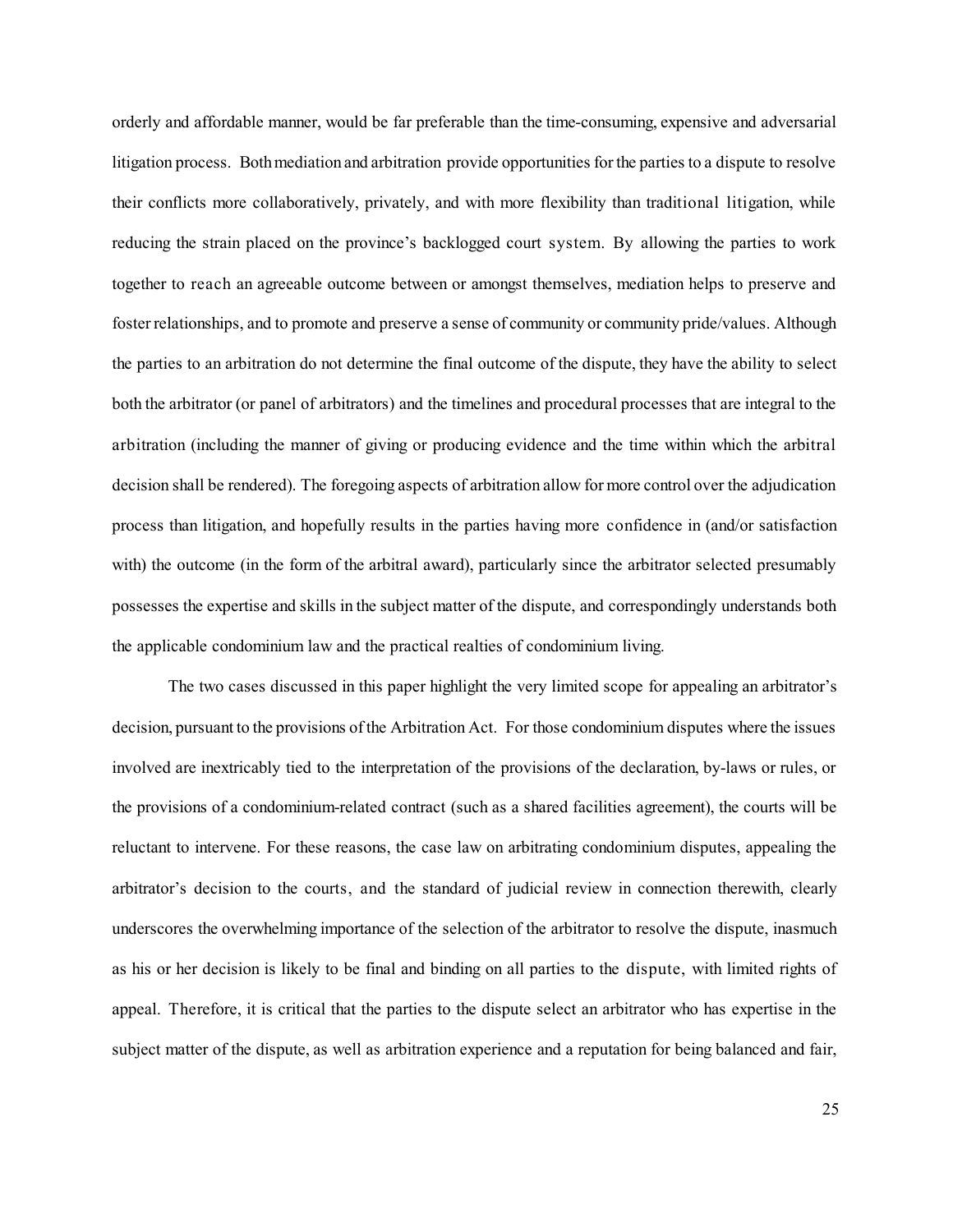so that both sides will ultimately have confidence and trust in the process, and respect for the arbitrator's decision.

Although the Condominium Act mandates the resolution of certain condominium disputes through mediation and arbitration (and ultimately by court action if necessary), these mechanisms are not without their pitfalls, and can be quite costly and time consuming for the parties involved. The recent proclamation of the Amended Act, and the establishment of the CAT, has ushered in a new era of ADR that has the potential to reduce the complexity, duration and excessive costs of condominium-related conflicts. The CAT's jurisdiction is currently quite narrow in nature (i.e. presently relegated to disputes about proxies and access to the condominium's records), but the legislation expressly allows for the jurisdiction of the CAT to be expanded by regulation, which provides for greater flexibility in a rapidly-changing market. Moreover, because section 176 provides that the Condominium Act applies despite any agreement to the contrary, the parties to a dispute cannot opt out of the CAT's jurisdiction by mutual agreement.

Perhaps one of the most interesting and innovative features of the CAT is that it operates primarily as an online tribunal, which is expected to increase efficiency, and to decrease the costs associated with traditional dispute resolution mechanisms. While new to Ontario, the use of online dispute resolution (hereinafter referred to as "**ODR**") is not unprecedented. <sup>22</sup> Last year, British Columbia launched the Civil ResolutionTribunal to oversee dispute resolution forsmall civil claims (\$5,000 and under) and specific strata property disputes of any amount.<sup>23</sup> The launch came after much beta testing and fine-tuning, the results of which were quite encouraging, both in terms of the resolution rate and user satisfaction. Proponents of ODR argue that many aspects ofthe justice system remain out of reach to the poor and marginalized, and that ODR

<sup>&</sup>lt;sup>22</sup> Broadly, ODR refers to the application of technology to dispute resolution. ODR strives to take advantage of the availability and increasing development of internet technology. ODR may occur in "real time" or proceed in an asynchronous manner, depending upon the rules of the ODR provider, as well as the wishes of the parties. Often, this process is more convenient and cost efficient than face-to-face meetings in order to negotiate, mediate, or otherwise resolve existing disputes.

<sup>&</sup>lt;sup>23</sup> The Civil Resolution Tribunal is the first online tribunal in Canada, established under the authority of the *Civil Resolution Tribunal Act*, SBC 2012.